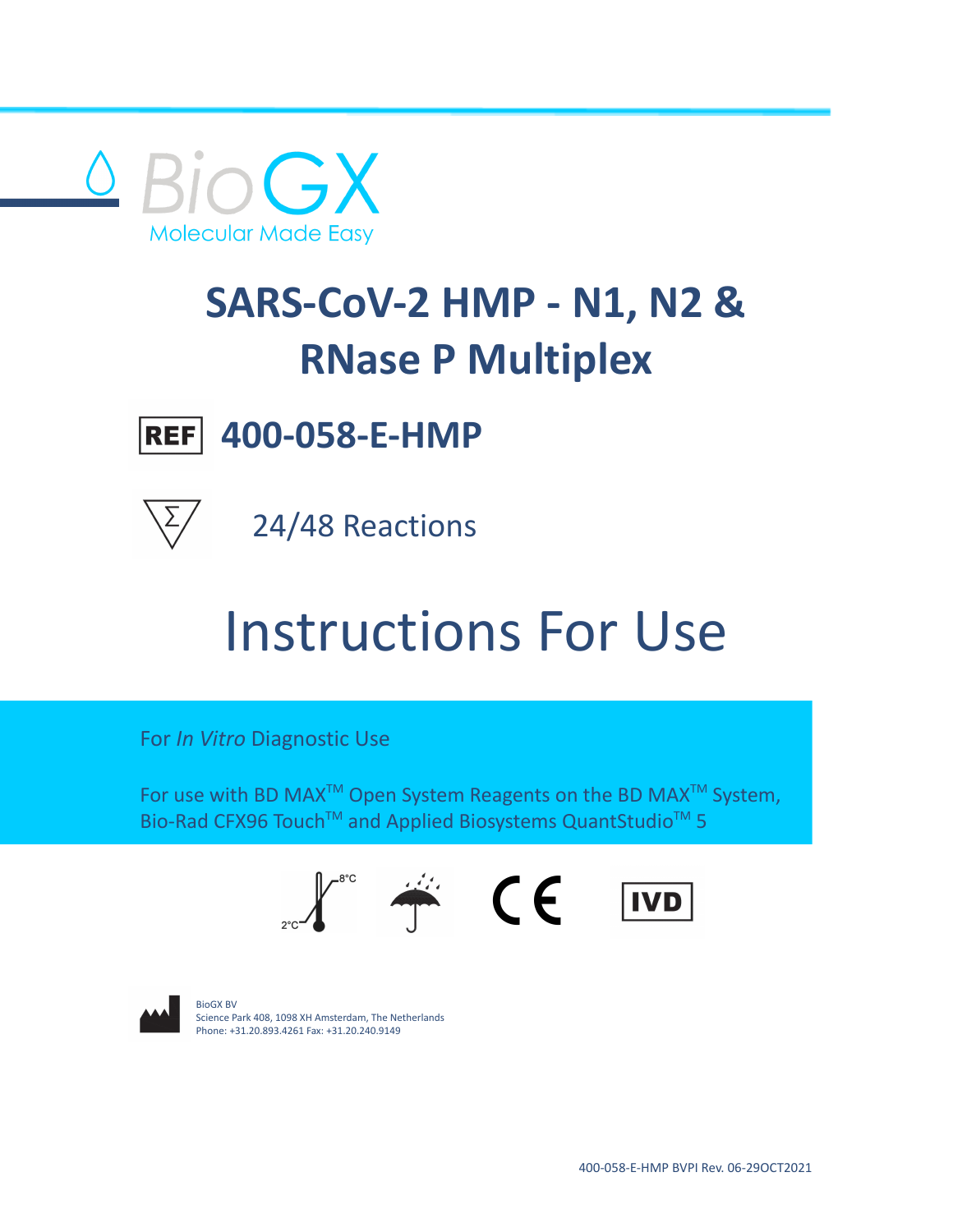

#### **PROPRIETARY NAME**

BioGX SARS-CoV-2 HMP - N1, N2 & RNase P Multiplex

#### **INTENDED USE**

BioGX SARS-CoV-2 HMP - N1, N2 & RNase P Multiplex is a real-time reverse transcriptase, polymerase chain reaction (PCR) assay for use on the BD MAX<sup>™</sup>, Bio-Rad CFX96 Touch<sup>™</sup> and Applied Biosystems QuantStudio<sup>™</sup> 5 platforms for the qualitative detection of the presence of RNA from nucleocapsid phosphoprotein gene (N gene) of the SARS-CoV-2 coronavirus and the human RNase P gene. The primer and probe sets are based on the United States Centers for Disease Control and Prevention (US CDC) assay for specific detection of SARS-CoV-2 by amplifying two unique regions of the N gene (i.e., N1 and N2) $^{1,2,3}$ . Detection of the human RNase P gene serves as an endogenous Sample Processing Control (SPC). The following specimen types have been validated:

- Nasopharyngeal swab collection
	- $\circ$  Saline (0.85% NaCl), Copan Universal Transport Media (UTM<sup>®</sup>) and BD Universal Viral Transport (UVT)
- Oropharyngeal swab collection
	- $\circ$  Saline (0.85% NaCl), Copan Universal Transport Media (UTM<sup>®</sup>) and BD Universal Viral Transport (UVT)

The assay can be performed on the BD MAX $^{TM}$  automated nucleic acid extraction and real-time PCR instrument using the BD MAX<sup>™</sup> ExK<sup>™</sup> TNA-3 extraction strip and the accompanying BioGX UDP file. The real-time PCR assay can also be performed on the Bio-Rad CFX96 Touch<sup>™</sup> and Applied Biosystems QuantStudio<sup>™</sup> 5 using purified viral RNA extracted and purified using a validated magnetic bead or silica column nucleic acid extraction method.

The BioGX SARS-CoV-2 HMP - N1, N2 & RNase P Multiplex reagent specifically targets the human RNase P gene to serve as an endogenous Sample Processing Control (SPC) RNA. This SPC serves as a control for the extraction of nucleic acids from the sample and as an internal amplification control. No external addition of SPC by the user is required.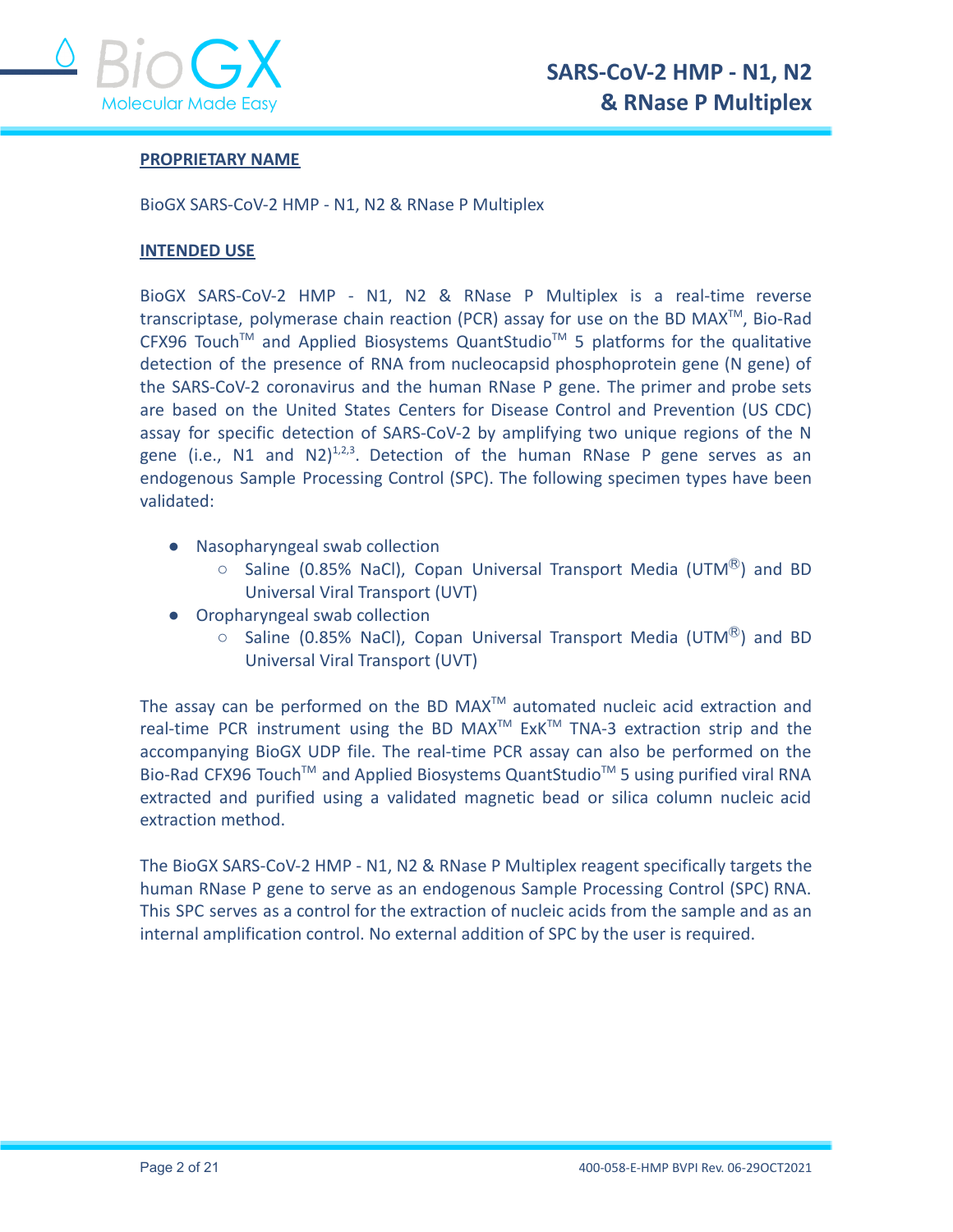

The multiplex PCR assay is provided in BioGX Sample-Ready™ lyophilized format within a 2 mL screw cap tube. Each tube contains all PCR components such as primers, probes, enzymes, dNTPs, MgCl<sub>2</sub>, and buffers required for real-time PCR-based testing of 24 BD MAX<sup>™</sup> samples or 48 samples analyzed on the Bio-Rad CFX96 Touch<sup>™</sup> or Applied Biosystems QuantStudio<sup>™</sup> 5.

BD MAX trademark is the property of Becton Dickinson & Company Bio-Rad CFX96 Touch™ trademark is the property of Bio-Rad Laboratories Applied Biosystems QuantStudio 5 trademark is the property of ThermoFisher Scientific

#### **SUMMARY AND EXPLANATION**

Severe Acute Respiratory Syndrome 2 (SARS-CoV-2) is the novel betacoronavirus that causes the COVID-19 respiratory disease. The COVID-19 respiratory disease is transmitted amongst infected humans within populations via respiratory droplets from talking, coughing and sneezing<sup>4,5</sup>. Symptoms of COVID-19 range from mild illness (dry cough, fatigue, fever and shortness of breath) to severe illness and death<sup>4</sup>.

COVID-19 was first identified on December 31, 2019 amongst patients suffering from pneumonia in Wuhan, China<sup>4,5</sup>. SARS-CoV-2 is the seventh coronavirus identified as a human pathogen that likely evolved within an animal host or within humans following zoonotic transfer<sup>6</sup>.

As of April 11, 2020, the WHO has confirmed 1,610,909 SARS-CoV-2 infections and 99,960 SARS-CoV-2 deaths, globally<sup>5</sup>. The elderly, immunocompromised and those with cardiovascular disease, diabetes and chronic respiratory disease have been shown to be at higher risk for severe illness<sup>4,5</sup>. Ahead of global vaccination efforts, patient testing and social distancing measures mandated by world governments have proven to be the only way to stem transmission rates.

#### **PRINCIPLES OF THE PROCEDURE**

The BioGX SARS-CoV-2 HMP - N1, N2 & RNase P Multiplex is to be used with either of the following platforms:

1. BD MAX<sup>™</sup> Open System for automated patient sample processing and molecular analysis. The BD MAX<sup>™</sup> System uses a combination of lytic and extraction reagents to perform cell lysis and nucleic acid extraction. Following enzymatic cell lysis at elevated temperature, the released nucleic acids are captured by magnetic affinity beads. To control for extraction efficiency, the BioGX reagents amplify and detect the human RNase P gene within each properly collected patient sample. The magnetic beads with bound nucleic acids are washed and the nucleic acids are eluted with heat in an elution buffer. The eluted nucleic acid is then mixed with the rehydrated Master Mix. The Master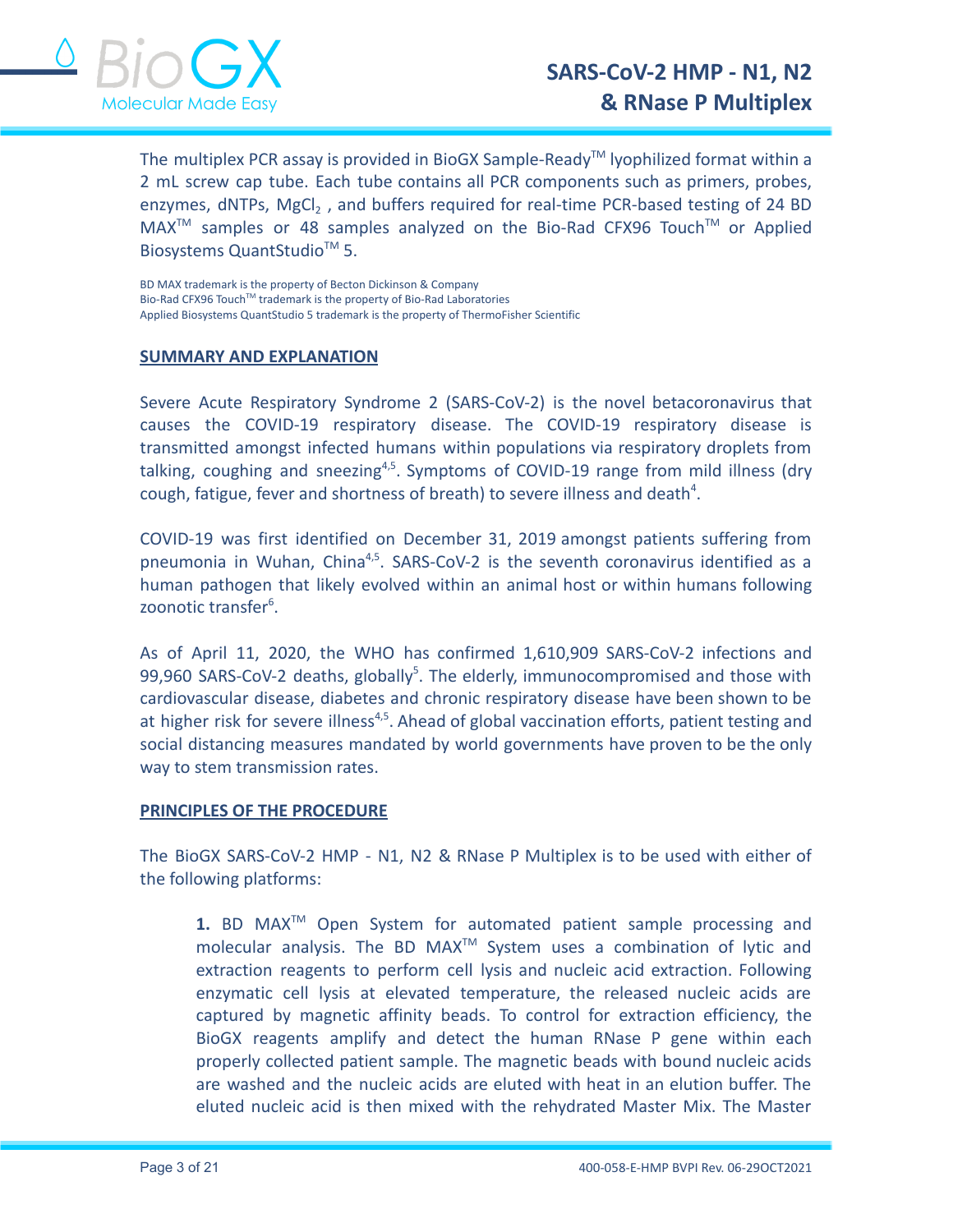

Mix reagent and nucleic acid is then automatically dispensed into the BD MAX<sup>™</sup> PCR Cartridge. Microvalves in the BD MAX<sup>™</sup> PCR Cartridge are sealed by the system prior to initiating PCR to prevent evaporation and amplicon contamination.

**2.** Bio-Rad CFX96 Touch™ supports molecular analysis of nucleic acid extracted from a validated magnetic bead or silica column nucleic acid extraction method.

**3.** Applied Biosystems QuantStudio<sup>™</sup> 5 supports molecular analysis of nucleic acid extracted from a validated magnetic bead or silica column nucleic acid extraction method.

The extracted template RNA is reverse transcribed into cDNA and target sequences are PCR amplified. The amplified target(s) are detected during amplification using hydrolysis probes labeled at one end with a fluorescent reporter dye (fluorophore) and at the other end with a quencher moiety. Probes labeled with different fluorophores are used to detect specific amplicons originating from SARS-CoV-2 Nucleocapsid Phosphoprotein gene (N1), SARS-CoV-2 Nucleocapsid Phosphoprotein gene (N2) and human RNase P gene (endogenous Sample Processing Control) in the following three different optical channels:

- Nucleocapsid Phosphoprotein gene (N2) detection:
	- FAM equivalent channel (495 nm / 520 nm)
- Nucleocapsid Phosphoprotein gene (N1) detection:
	- Texas Red equivalent channel (590 nm / 610 nm)
- RNase P endogenous (SPC) detection:
	- Cy 5.5 equivalent channel (690 nm / 705 nm)

When the hydrolysis probes are in their native state, the fluorescence of the fluorophore is quenched due to its proximity to the quencher. However, in the presence of their specific target cDNA, the probes hybridize to their complementary sequences and are then hydrolyzed by the 5'-3' exonuclease activity of the DNA polymerase as it synthesizes the nascent strand along the cDNA template. As a result, the fluorophores are separated from their quencher molecules and fluorescence is emitted. The amount of fluorescence detected in the three optical channels used for the BioGX SARS-CoV-2 HMP - N1, N2 and RNase P Multiplex is directly proportional to the quantity of the corresponding probe that is hydrolyzed, and therefore generally proportional to the amount of synthesized target. The BD MAX<sup>™</sup> System, Bio-Rad CFX96 Touch<sup>™</sup> and Applied Biosystems QuantStudio<sup>™</sup> 5 measure these signals at the end of each amplification cycle in real time, and interpret the data to provide a qualitative result for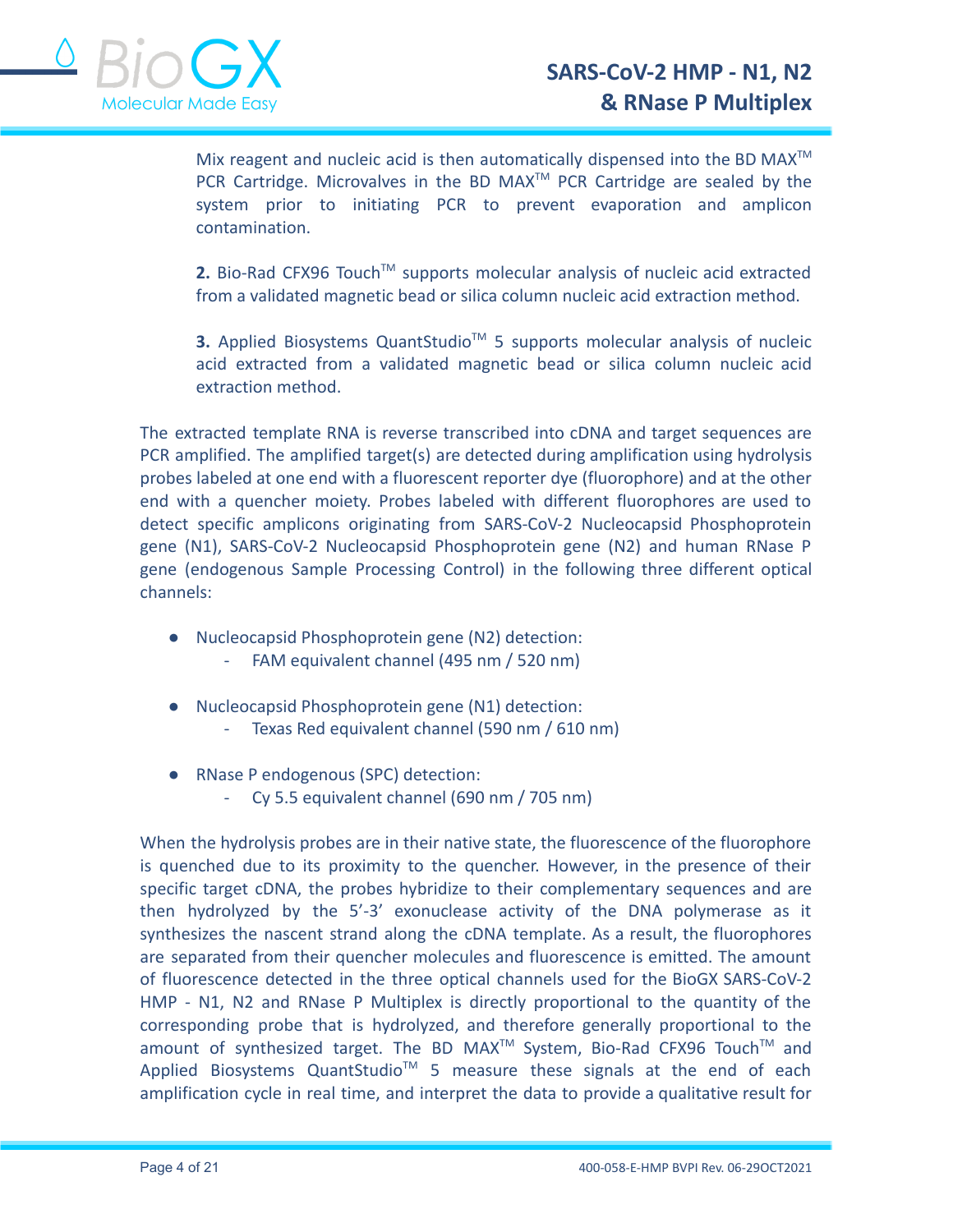

each of the above targets. A positive result for the detection of target RNA is indicated by the presence of a real-time PCR growth curve and an associated Ct (Cycle threshold) value.

#### **REAGENTS**

| Qty | <b>REF</b>  | <b>Contents</b>                                                                                                                                                                                             | <b>Tests</b>                |
|-----|-------------|-------------------------------------------------------------------------------------------------------------------------------------------------------------------------------------------------------------|-----------------------------|
|     | 400-058-HMP | <b>BioGX SARS-CoV-2 HMP</b>                                                                                                                                                                                 | 24/48                       |
|     |             | N1, N2 & RNase P Multiplex<br>Sample-Ready <sup>™</sup> lyophilized PCR Master Mix containing polymerase,<br>reverse transcriptase, nucleotides, specific molecular primers and<br>probes, and PCR buffers. | tests per<br>pouch          |
|     | 800-031-E   | <b>BioGX Rehydration Buffer E*</b><br>Reagent tube containing BioGX Rehydration Buffer for use with<br>Ivophilized PCR Master Mix rehydration.                                                              | 24/48<br>tests per<br>pouch |

\*BioGX Rehydration Buffer E is only for use with BD MAX platform. For Bio-Rad CFX96 Touch™ and Applied Biosystems QuantStudio<sup>™</sup> 5, lyophilized reagents are rehydrated with molecular grade water.

**NOTE:** Safety Data Sheets (SDS) are available at www.biogx.com or by request.

#### **EQUIPMENT AND MATERIALS REQUIRED BUT NOT PROVIDED**

- BD MAX<sup>™</sup> automated nucleic acid extraction and real-time PCR instrument, Applied Biosystems Quantstudio<sup>™</sup> 5 or Bio-Rad CFX96 Touch<sup>™</sup> real-time PCR instrument
- BD MAX<sup>™</sup> ExK<sup>™</sup> TNA-3 (BD catalog no. 442828). Extraction Kits include Sample Buffer Tubes (SBT), Septum Caps, Extraction Tubes, 0.3 mL conical tubes and Unitized Reagent Strips sufficient for 24 tests.
- BD MAX<sup>™</sup> PCR Cartridges (BD catalog no. 437519).
- BioGX Synthetic RNA Control Template Kit (BioGX catalog no. 720-0678):
	- o Nucleocapsid phosphoprotein gene region (N1) (BioGX catalog no. 720-0206).
	- o Nucleocapsid phosphoprotein gene region (N2) (BioGX catalog no. 720-0207).
	- o Human RNase P gene (BioGX catalog no. 720-0208).
- Sterile Swab Collection Device appropriate for nasopharyngeal/oropharyngeal swab collection and storage in Copan universal transport media (UTM<sup>®</sup>), BD universal viral transport (UVT) or saline (0.85%).
- Thermo Fisher 8-tube strip tubes (catalog no. 4316567).
- Thermo Fisher 8-tube strip optical caps (catalog no. AB-0866).
- Thermo Fisher 96-well plates (catalog no. A36924).
- Thermo Fisher 96-well plate seals (catalog no. AB-1170).
- Bio-Rad 8-tube strip tubes (catalog no. TLS0851).
- Bio-Rad 8-tube strip optical caps (catalog no. TCS0803).
- Bio-Rad 96-well plates (catalog no. HSP9655).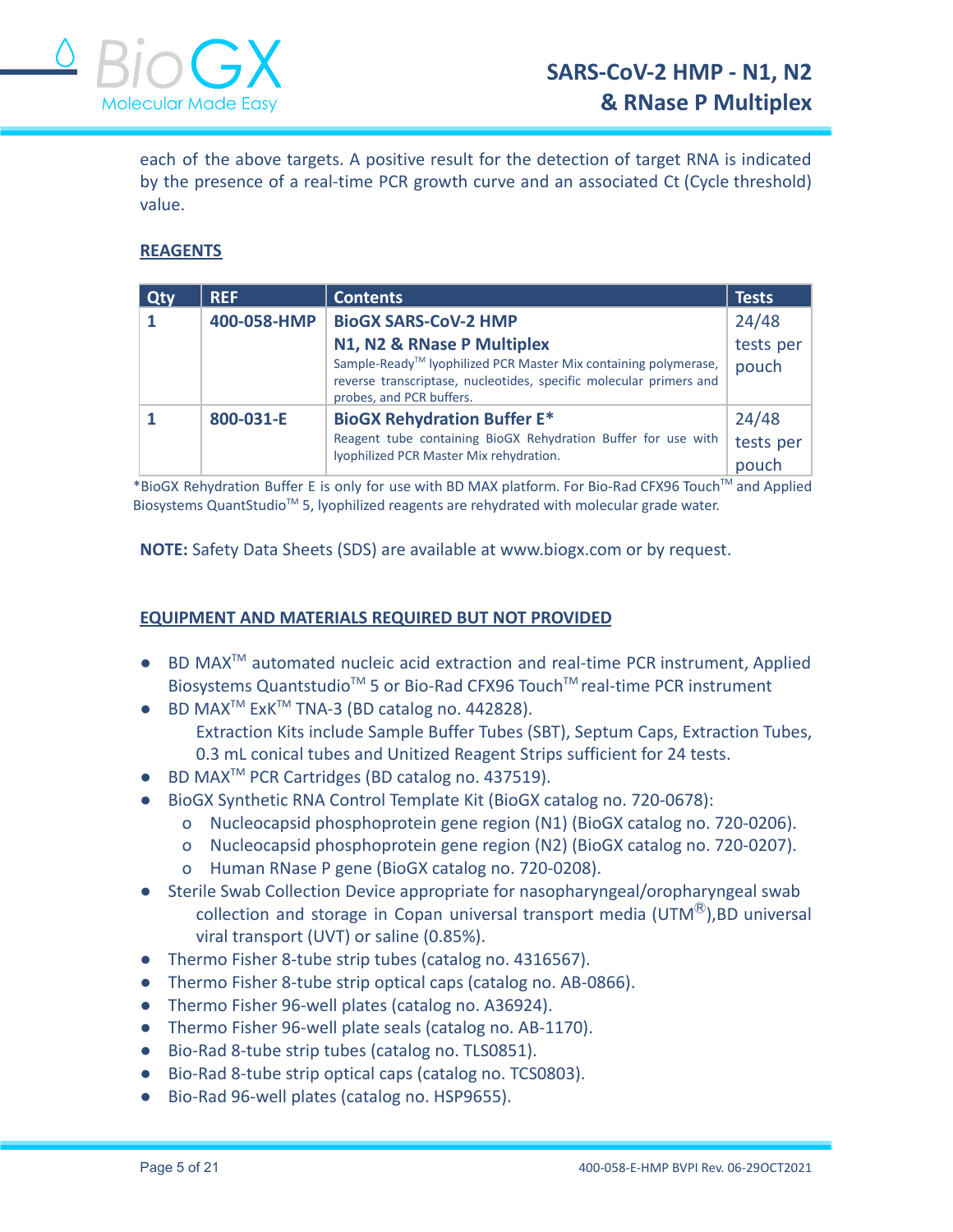

- Bio-Rad 96-well plate seals (catalog no. MSB1001).
- Vortex Genie 2 Vortexer (VWR catalog no. 58815-234) or equivalent.
- Disposable nitrile gloves.

#### **WARNINGS AND PRECAUTIONS**

- 
- BioGX SARS-CoV-2 HMP N1, N2 & RNase P Multiplex can be performed on the BD MAX<sup>™</sup> automated nucleic acid extraction and real-time PCR instrument using the BD MAX<sup>™</sup> ExK<sup>™</sup> TNA-3 extraction strip and the accompanying BioGX UDP file or on Applied Biosystems Quantstudio<sup>™</sup> 5 or Bio-Rad CFX96 Touch<sup>™</sup>
- Treat all biological specimens, including used Extraction Kits and PCR Cartridges, as if capable of transmitting infectious agents in accordance with safe laboratory procedures such as those described in CLSI Document M29 and in Biosafety in Microbiological and Biomedical Laboratories<sup>7,8</sup>.
- Performance characteristics of this test have been established only with the specimen types listed in "Intended Use" section. The performance of this assay with other specimen types or samples has not been validated.
- Do not use the reagents if the protective pouches are open or torn upon arrival.
- Close reagent protective pouches promptly with the zip seal after each use. Remove any excess air in the pouches prior to sealing and store at 2-8 °C.
- Do not remove desiccant from the PCR Master Mix pouches.
- Do not use Master Mix if the desiccant is not present or is broken inside the Master Mix pouches.
- Do not use reagent tubes if the screw cap has been opened or damaged.
- Do not mix reagents from different pouches and/or kits and/or lots.
- Do not use expired reagents and/or materials.
- Each Master Mix and BioGX Rehydration Buffer tube is used to process 24/48 samples. Do not reuse Master Mix or BioGX Rehydration Buffer tubes.
- Refer to BD MAX<sup>™</sup> ExK<sup>™</sup> TNA-3 Extraction Kit Instructions for information about proper handling, cautions, and proper waste disposal.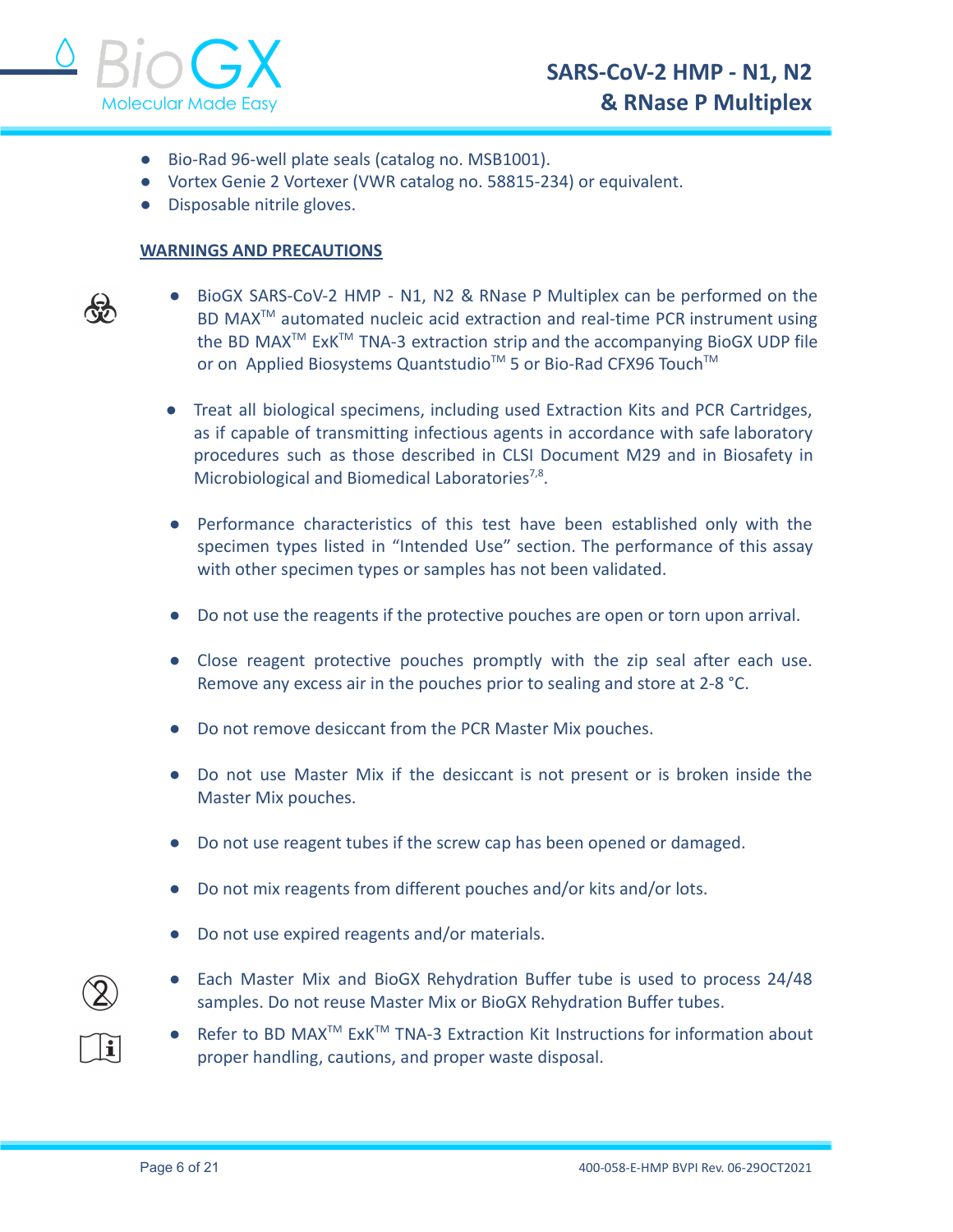

- Do not mix septum caps between Sample Buffer Tubes or re-use septum caps as contamination may occur and compromise test results.
- Check BD Unitized Reagent Strips for proper liquid fills (ensure that the liquids are at the bottom of the tubes).
- Do not pipette by mouth.
- Do not smoke, drink, or eat in areas where specimens or kits are being handled.
- Dispose of unused reagents and waste in accordance with country, federal, provincial, state, and local regulations.
- Use clean gloves when handling extraction kit components and PCR reagents and buffer tubes.

#### **STORAGE AND STABILITY**

- BioGX recommends long-term storage at 2-8°C. Refer to the product pouch label for shelf life duration.
- Reagents are stable at a temperature range of 2-30°C during shipment for 5 days.



Reagents have been tested to demonstrate optimal performance when stored properly and consumed by the Expiration Date. Long-term stability studies are ongoing and the Expiration Date will be amended as additional data is available.



- Avoid exposing the reagents (lyophilized or rehydrated) to direct sunlight or long-term ambient lighting.
- Store unused rehydrated Master Mix up to 24 hours at 2-8°C, protected from light.



If pouch is opened by the user but lyophilized reagent is not rehydrated, avoid exposure of lyophilized reagent to moisture and use the entire contents of the opened pouch within 2 months.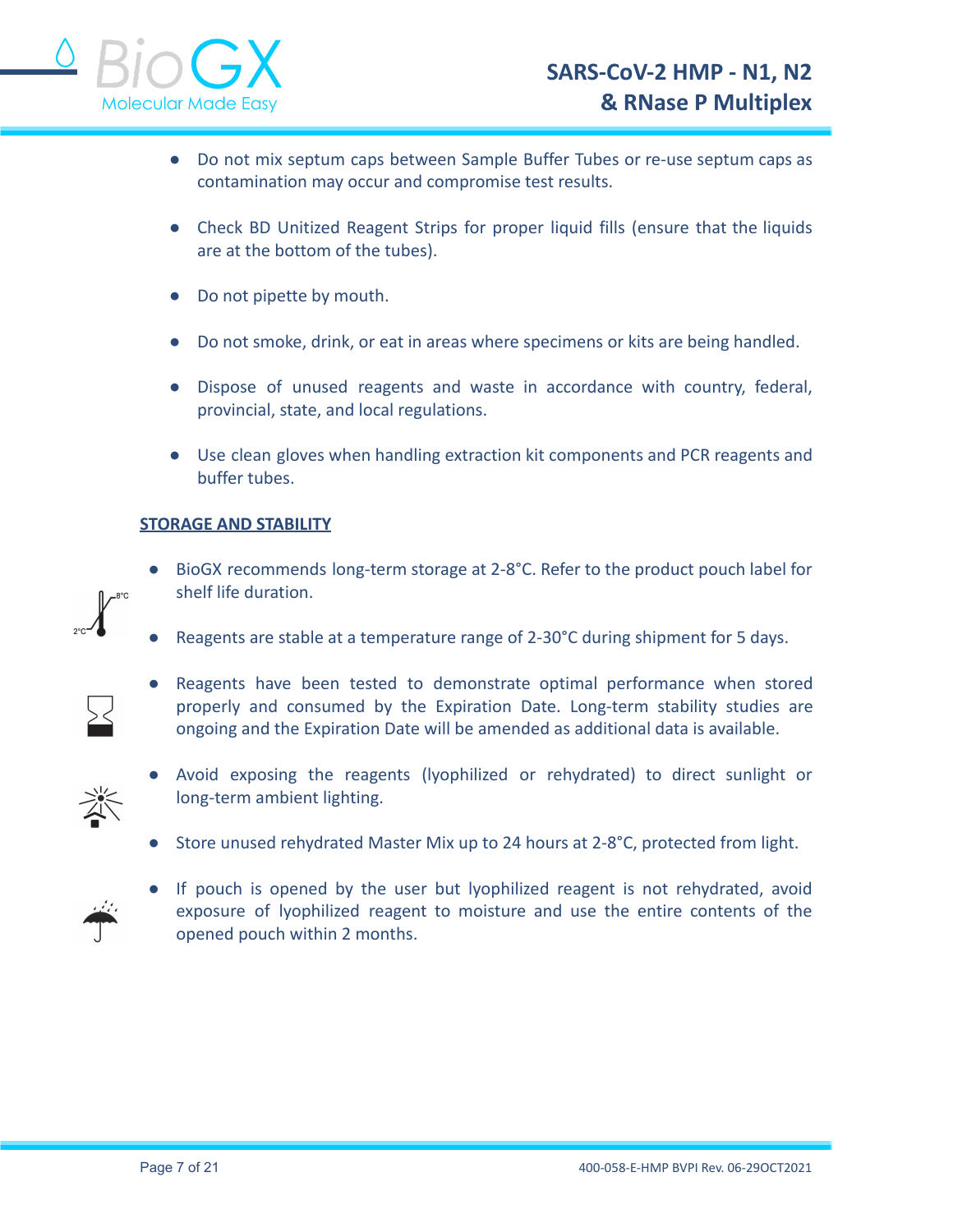

#### **INSTRUCTIONS FOR USE**

#### **BD MAXTM**

(Operating software BD MAX<sup>™</sup> Windows software V4.70A or later)

#### **Install the BioGX Electronic User Defined Protocol on the BD MAXTM**

It will be necessary to import an Electronic User Defined Protocol (eUDP) onto the BD MAX<sup>™</sup>. The most current eUDP is available for download at www.biogx.com by using the drop down menu at the top right of the home page. Select "Education Center'' then select "Int. Product Documents''. Choose the appropriate product number under "Instructions for Use Manual & Product Inserts'' and download the eUDP. Please refer to the BD MAX<sup>™</sup> user manual<sup>9</sup> for uploading instructions.

#### **Bio-Rad CFX96 TouchTM**

(Operating software Bio-Rad CFX Maestro 1.1 or later)

#### **Install the BioGX Protocol on the Bio-Rad CFX96 TouchTM**

It will be necessary to import the Bio-Rad CFX96 Touch™ Protocol and Plate file. The most current eUDP is available for download at www.biogx.com by using the drop down menu at the top right of the home page. Select "Education Center" then select "Int. Product Documents". Choose the appropriate product number under "Instructions for Use Manual & Product Inserts" and download the eUDP. Please refer to the Bio-Rad CFX96 Touch<sup>™</sup> user manual<sup>11</sup> for uploading instructions.

#### **Applied Biosystems QuantStudioTM 5**

(Operating software QuantStudio Design & Analysis Software v1.5.0 or later)

#### **Install the BioGX Protocol on the Applied Biosystems QuantStudioTM 5**

It will be necessary to import the Applied Biosystems QuantStudio<sup>™</sup> 5 template. The most current eUDP is available for download at www.biogx.com by using the drop down menu at the top right of the home page. Select "Education Center" then select "Int. Product Documents". Choose the appropriate product number under "Instructions for Use Manual & Product Inserts" and download the eUDP. Please refer to the Applied Biosystems QuantStudio<sup>™</sup> 5 user manual<sup>12</sup> for uploading instructions.

#### **Specimen Collection/Transport**

Nasopharyngeal and oropharyngeal swab specimens should be collected, transported, and stored according to manufacturer recommendations, institutional and laboratory standard operating procedures.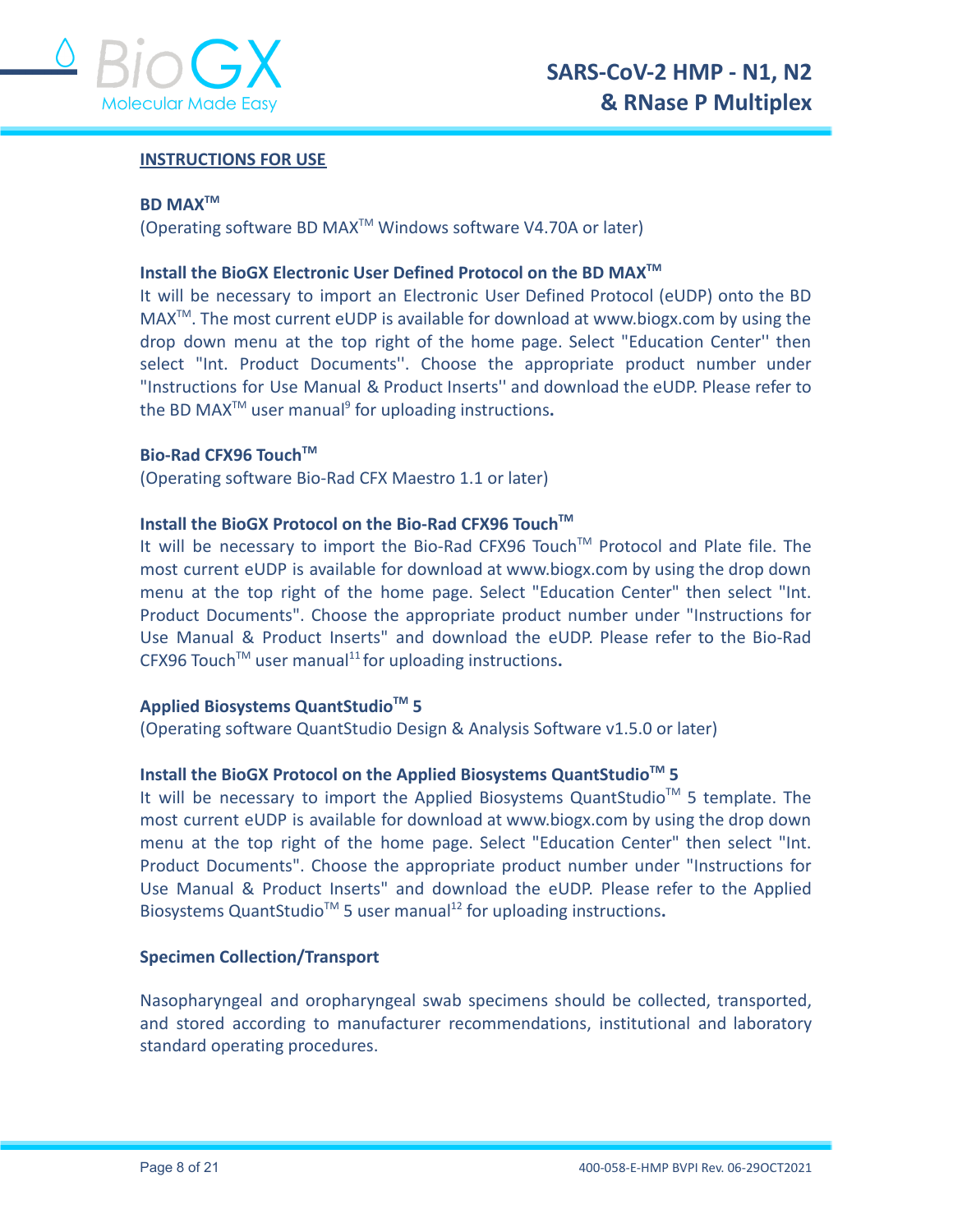

#### **Specimen Preparation**

**Nasopharyngeal/Oropharyngeal Swab in Copan UTM**Ⓡ **or BDTM UVT Collection and Transport Devices (3 mL collection volume)**

#### **BD MAXTM**

Thoroughly vortex the sample prior to addition to the SBT. Pipette 500 μL of specimen into Sample Buffer Tube (SBT) and aseptically place a BD™ septum cap on the SBT. Pulse vortex the SBT for 1-3 seconds and load the SBT into the extraction tray.

#### **Bio-Rad CFX96/Applied Biosystems QuantStudioTM 5**

Pipette 500 μL of specimen into the appropriate sample extraction tube/plate and proceed with nucleic acid extraction using a validated magnetic bead or silica column extraction method or platform as per respective manufacturer's instructions for use.

#### **Nasopharyngeal/Oropharyngeal Swab in Copan UTM**Ⓡ **or BDTM UVT Collection and Transport Devices (1 mL collection volume)**

#### **BD MAXTM**

Pipette 150 μL of specimen and 350 μL molecular grade water into Sample Buffer Tube (SBT) and aseptically place a BD™ septum cap on the SBT. Pulse vortex the SBT for 1-3 seconds and load the SBT into the extraction tray.

#### **Bio-Rad CFX96/Applied Biosystems QuantStudioTM 5**

Pipette 150 μL of specimen and 350 μL molecular grade water into the appropriate sample extraction tube/plate and proceed with nucleic acid extraction using a validated magnetic bead or silica column extraction method or platform as per respective manufacturer's instructions for use.

**Nasopharyngeal/Oropharyngeal Swab in 0.85% saline (3 mL collection volume)**

#### **BD MAXTM**

Thoroughly vortex the sample prior to addition to the SBT. Pipette 500 μL of specimen into Sample Buffer Tube (SBT) and aseptically place a BD™ septum cap on the SBT. Pulse vortex the SBT for 1-3 seconds and load the SBT into the extraction tray.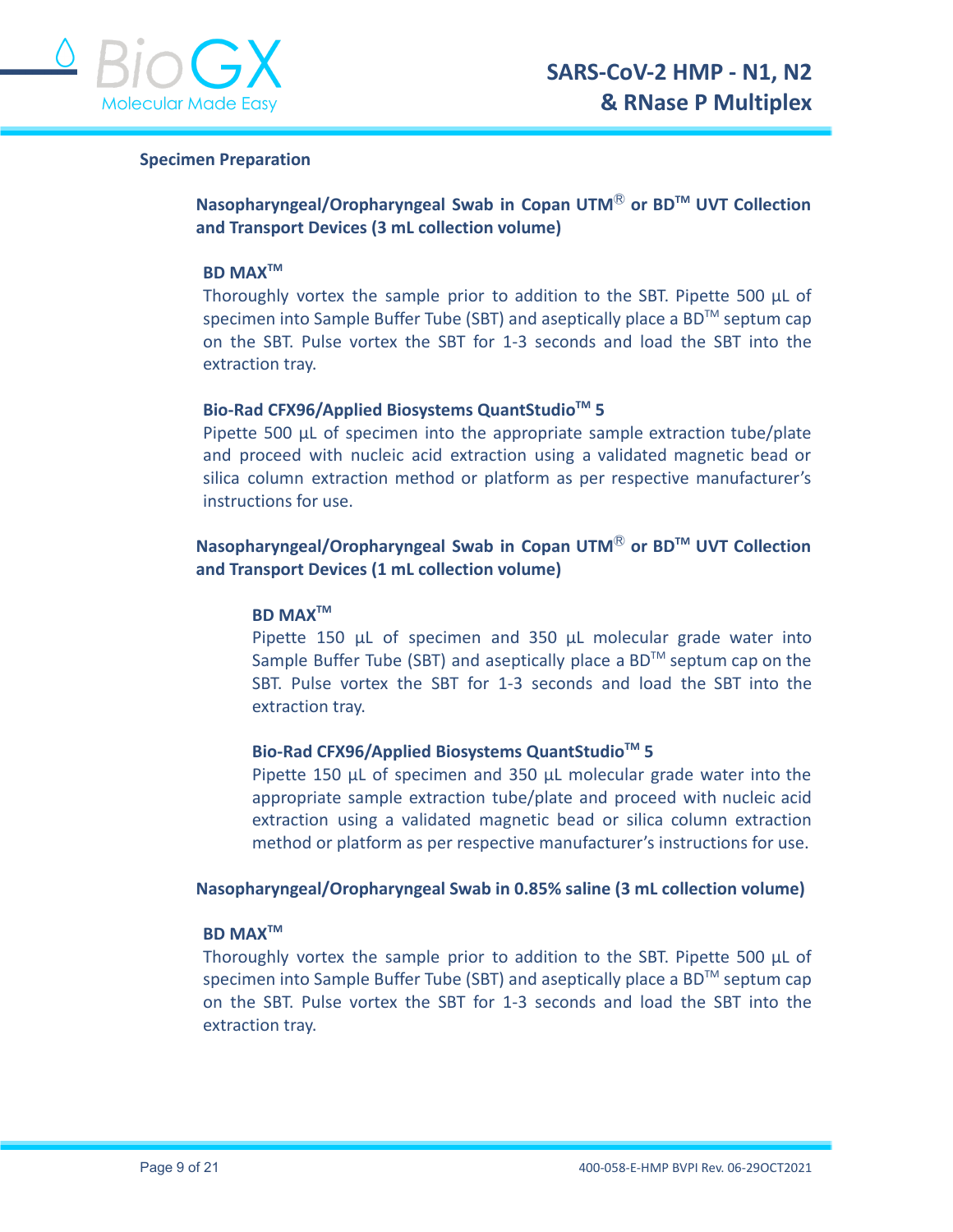

#### **Bio-Rad CFX96/Applied Biosystems QuantStudioTM 5**

Pipette 500 μL of specimen into the appropriate sample extraction tube/plate and proceed with nucleic acid extraction using a validated magnetic bead or silica column extraction method or platform as per respective manufacturer's instructions for use.

#### **Nasopharyngeal/Oropharyngeal Swab in 0.85% Saline (1 mL collection volume)**

#### **BD MAX**TM

Pipette 150 μL of specimen and 350 μL molecular grade water into Sample Buffer Tube (SBT) and aseptically place a BD™ septum cap on the SBT. Pulse vortex the SBT for 1-3 seconds and load the SBT into the extraction tray.

#### **Bio-Rad CFX96/Applied Biosystems QuantStudioTM 5**

Pipette 150 μL of specimen and 350 μL molecular grade water into the appropriate sample extraction tube/plate and proceed with nucleic acid extraction using a validated magnetic bead or silica column extraction method or platform as per respective manufacturer's instructions for use.

#### **Other Sample Types**

This assay has been optimized for use with the specimen types and volumes described above. Use of any other specimen type, collection method, or sample volume may be inhibitory to the PCR or disrupt extraction without appropriate instrument setting Guardrail and processing volume adjustments. BioGX does not make claims for processing methods or sample types other than those described in this product insert.

#### **Setting up the Unitized Reagent Strip on the BD MAXTM**

- 1. Wear nitrile gloves when handling Sample-Read™ lyophilized reagents to reduce the generation of static charges. DO NOT use latex gloves.
- 2. Use only BD MAX<sup>™</sup> ExK<sup>™</sup> TNA-3 extraction kits with the BioGX SARS-CoV-2 HMP -N1, N2 & RNase P Multiplex.
- 3. Load one extraction cartridge into the extraction tray per specimen to be tested.
- 4. Snap one BD MAX<sup>™</sup> Extraction Tube into position 1 (Snap-1) of each Unitized Reagent Strip (Figure 1).

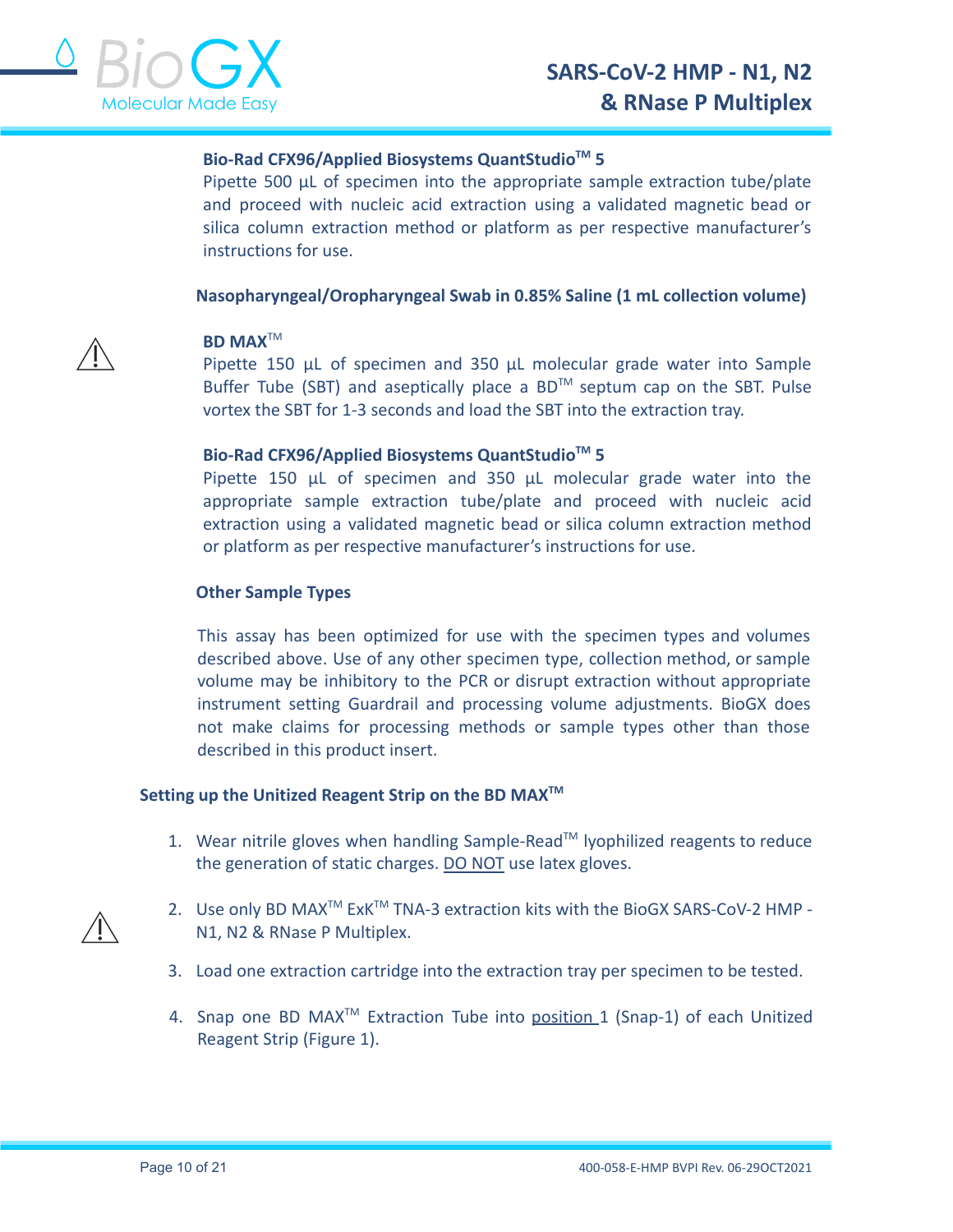

- 5. Snap one BD MAX<sup>™</sup> empty 0.3 mL conical tube into position 3 (Snap-3) of each Unitized Reagent Strip (See Figure 1). Note: each BD MAX<sup>™</sup> ExK<sup>™</sup> TNA-3 extraction kit contains 24 empty 0.3 mL conical tubes.
- 6. Proceed with worklist generation and sample loading per BD MAX<sup>TM</sup> operating instructions. Select the appropriate User Defined Protocol (eUDP) provided by BioGX.
- 7. Using 1000 μL pipet tip, transfer **360 μL of BioGX Rehydration Buffer E** to one tube of Lyophilized BioGX SARS-CoV-2 HMP - N1, N2 & RNase P Multiplex reagents.
- 8. Mix by gently pipetting up and down with 1000 μL pipet tip. (**IMPORTANT:** Keep the rehydrated Master Mix in a cold block or on ice until dispensed into the position 3-Snap BD MAX conical tube. Rehydrated Master Mix that is not used immediately can be stored up to 24 hours at 2-8°C, protected from light.)
- 9. Transfer **15 μL** of rehydrated Master Mix to the bottom of each empty 0.3 mL conical tube into position 3 (Snap-3) of each Unitized Reagent Strip (Figure 1).



#### BD MAX ExK™ 4-Snap Unitized Reagent Strip Single Master Mix Type 3 Setup

Figure 1. Diagram of BD MAX<sup>™</sup> ExK<sup>™</sup> TNA-3 4-snap Unitized Reagent Strip.

10. Lift the tray and briefly examine the bottom of each Unitized Reagent Strip to ensure all reagents are at the bottom of each tube.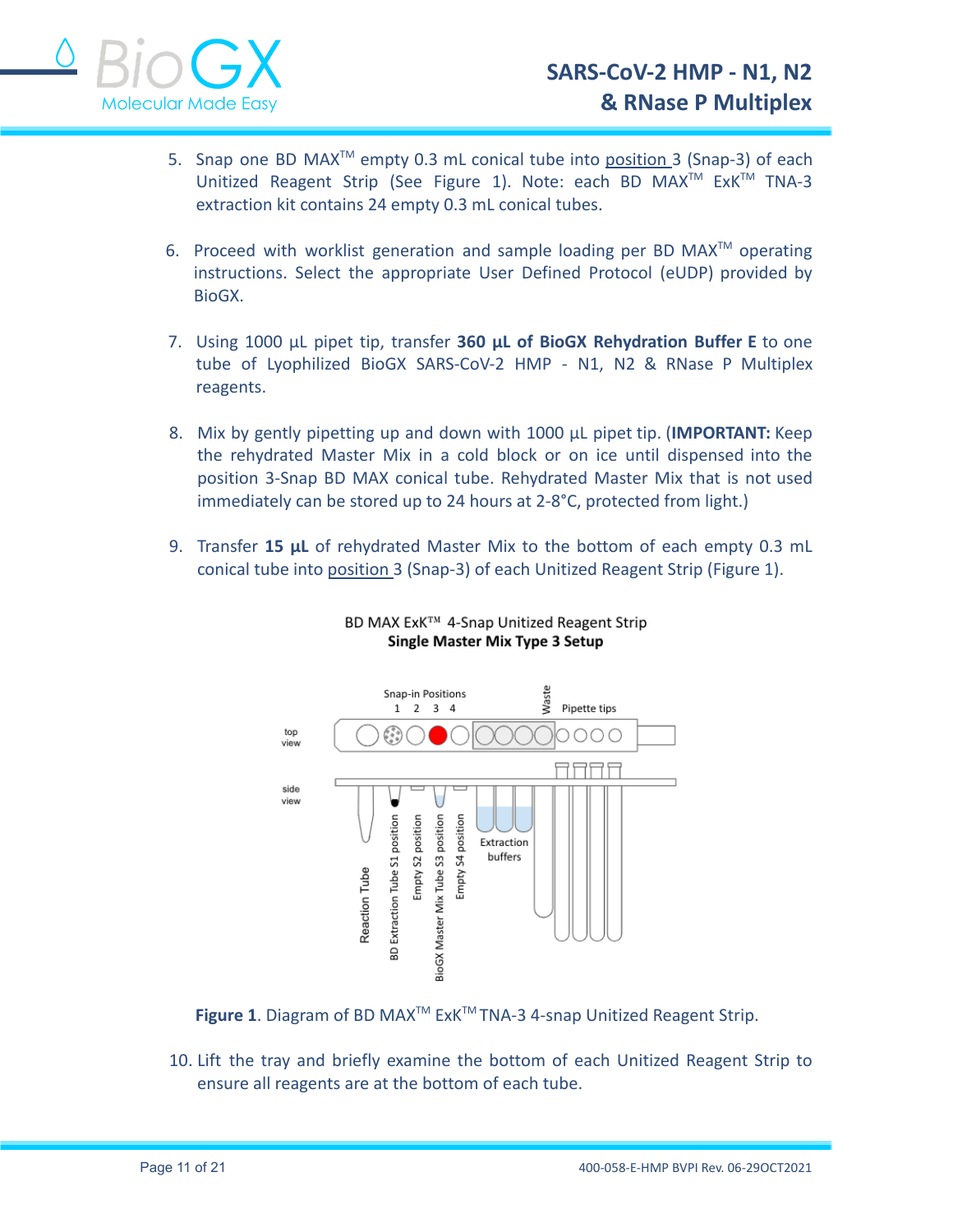

11. Load the extraction tray and, if necessary, a new PCR card into the instrument, close the door, and click "Start Run". Avoid unnecessary delay once racks are loaded.

#### **Setting up 8-tube strips or 96-well plates for the Bio-Rad CFX96 TouchTM or Applied Biosystems QuantStudioTM 5**

- 
- 1. Wear nitrile gloves when handling Sample-Ready<sup>™</sup> lyophilized reagents to reduce the generation of static charges. DO NOT use latex gloves.
- 2. Prepare the appropriate number of 8-tube strips or 96-well plates.
- 3. Using 1000 μL pipet tip,transfer **500 μL of molecular grade water** (not included) to one tube of Lyophilized BioGX SARS-CoV-2 HMP - N1, N2 & RNase P Multiplex reagents.
- 4. Mix by gently pipetting up and down with 1000 μL pipet tip. (**IMPORTANT**: Keep the rehydrated Master Mix in a cold block or on ice until dispensed into the tube/plate. If the rehydrated Master Mix cannot be used immediately, it can be stored up to 24 hours at 2-8°C, protected from light)
- 5. Transfer **10 μL** of rehydrated Master Mix to the bottom of each empty tube (8-tube strips) or empty (96-well plate).
- 6. To each well containing 10 μL of rehydrated Master Mix, add **5 μL** of patient sample extracted nucleic acid.
- 7. Affix the appropriate optical caps or optical plate seals.
- 8. Pulse spin to bring liquid to bottom.
- 9. Load 8-tube strips and/or 96-well plates into the real-time PCR platform and start. Avoid unnecessary delay once tubes/plates are loaded.

#### **QUALITY CONTROL**

CONTROL

Calibration of BioGX SARS-CoV-2 HMP - N1, N2 & RNase P Multiplex is not required. Each BioGX SARS-CoV-2 HMP - N1, N2 & RNase P Multiplex includes molecular primers and probes specific for the detection of the human RNase P gene to serve as an endogenous RNA sample processing control (SPC) present in a properly collected patient sample. No external addition of SPC is required. The SPC serves as both a sample extraction control and a PCR internal amplification control (IAC).

Laboratories must establish the number, type, and frequency of testing of control materials according to guidelines or requirements of local, provincial, state, and federal and/or country regulations or accreditation organizations in order to monitor the effectiveness of the entire analytical process. For general Quality Control guidance, the user may wish to refer to CLSI MM3 and  $EPI2^{7,8}$ .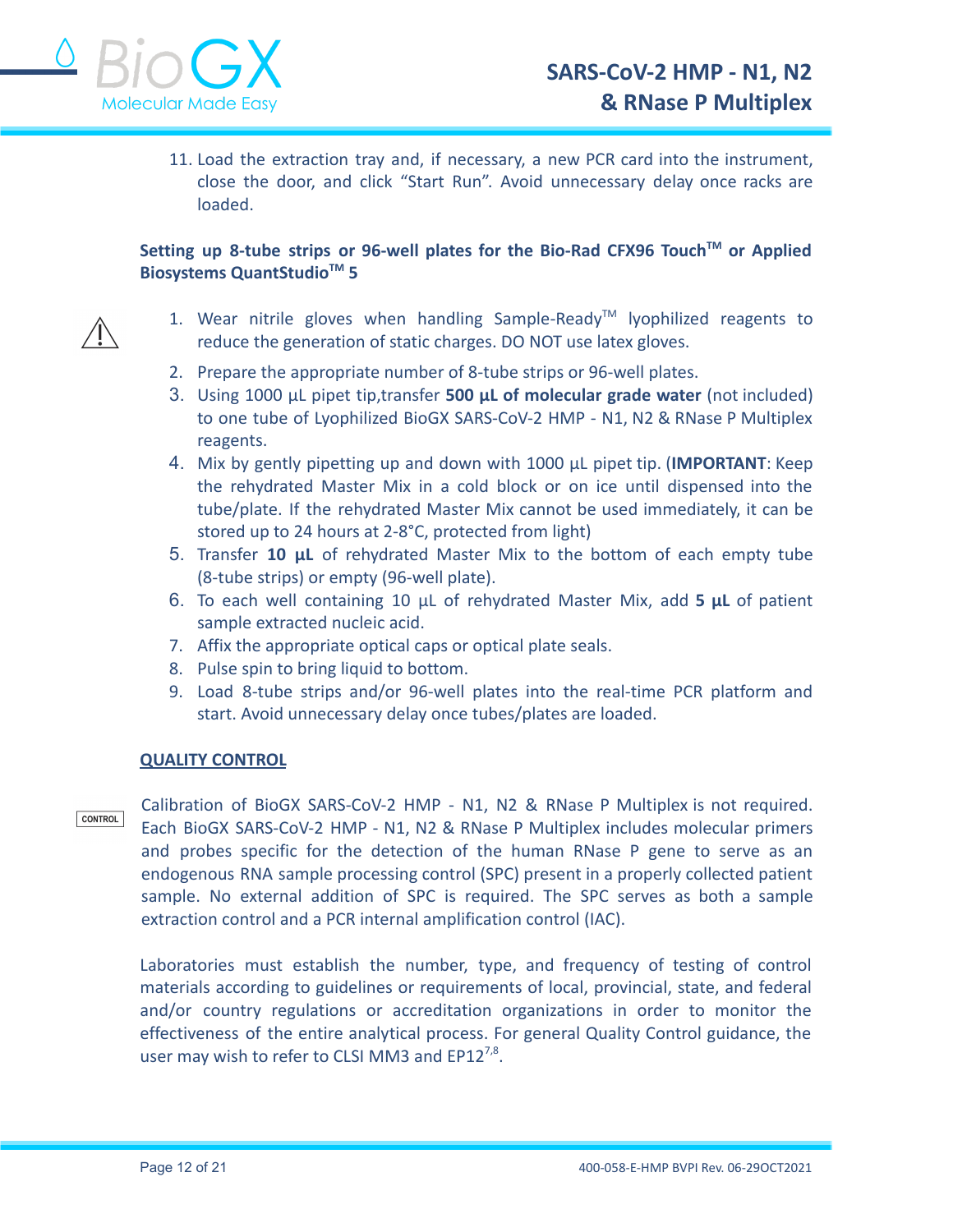



External Controls available from BioGX (catalog no. 720-0678) are treated as if they were patient samples. (Refer to the Table 1 in the Results Interpretation section for the interpretation of External Control assay results.)

It is recommended that one (1) External Positive Control and one (1) External Negative Control be run at least daily until adequate process validation is achieved on the BD MAX<sup>™</sup> System in each laboratory setting. Reduced frequency of control testing should be in accordance with applicable regulations.

The External Positive Control is intended to monitor for substantial reagent failure. The External Negative Control is intended to detect reagent or environmental contamination (or carry-over) by target nucleic acids.

Various types of External Controls are recommended to allow the user to select the most appropriate for their laboratory quality control program.

External Negative Control: A previously characterized sample known to be negative or SBT with 500 μL water added. BioGX recommends that the External Negative Control be prepared prior to the External Positive Control in order to reduce the potential for contamination as a result of control preparation.

External Positive Control: Commercially available control material from BioGX or other authorized control material may be used.

For the preparation of BioGX External Control suspensions, it is recommended that RNA suspensions be prepared in the Sample Buffer Tube (SBT). Please refer to BioGX SARS-CoV-2 & RNase P Synthetic RNA Control Templates (catalog number 720-0678) Please refer to BioGX Instructions for Use available for download at [www.biogx.com](http://www.biogx.com) by clicking on "Int. Product Documents" under "Education Center" and selecting the appropriate product under "Template Controls".

All External Controls should yield the expected results (positive for External Positive Control, negative for External Negative Control).

An External Negative Control that yields a positive result is indicative of sample handling and/or contamination. An External Positive Control that yields a negative result is indicative of a specimen handling/preparation problem. Review the specimen handling/preparation technique.

An External Control that yields an Unresolved, Indeterminate or Incomplete test result is indicative of a reagent or a BD MAX<sup>™</sup> System failure. Check the BD MAX<sup>™</sup> System monitor for any error messages. Refer to the System Error Summary section of the BD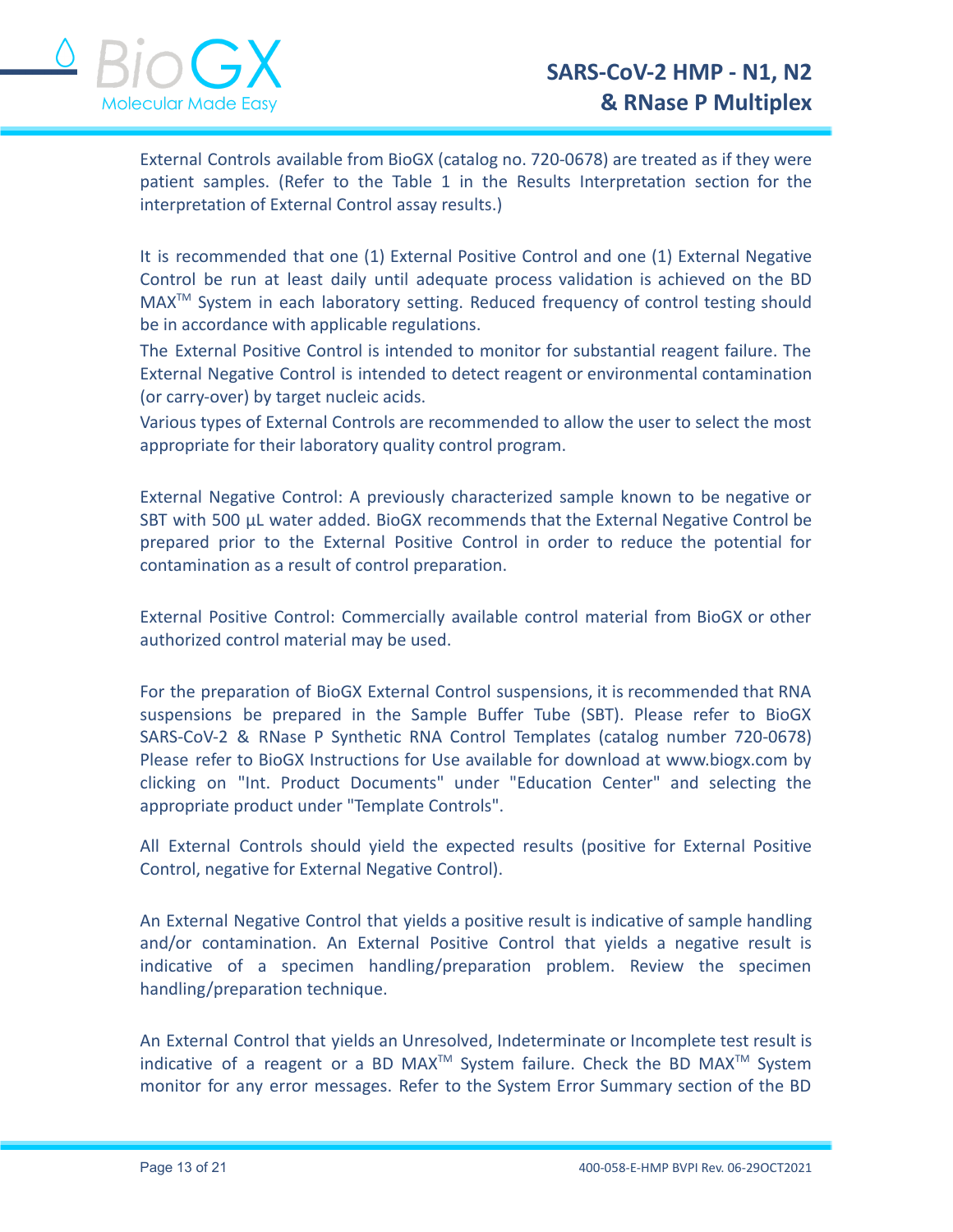

MAX<sup>™</sup> System User's Manual<sup>9</sup> for interpretation of warning and error codes. If the problem persists, use reagents from an unopened pouch or use a new assay kit.

#### **RESULTS INTERPRETATION**

#### **BD MAX**TM

Results are available on the Results tab in the Results window on the BD MAX<sup>™</sup> System monitor. The BD MAX<sup>™</sup> System software automatically interprets the test result when the BioGX eUDP is used. Presence of one or more of the targets is possible, and will result in multiple targets being positive at once. Refer to the "Troubleshooting section of the BD MAX<sup>™</sup> System User's Manual<sup>9</sup> for interpretation of warning and error codes.

#### **Applied Biosystems QuantStudioTM 5**

Results are available under the "Results" tab in the QuantStudio<sup>TM</sup> Design and Analysis Software. To download the data, the user can navigate to "Export" tab and export the data in a variety of formats (\*.xls, \*.xlsx, and \*.txt). Alternatively, the user can navigate to "Print report" under "File" tab to preview and save the report in \*.PDF format. Please refer to the QuantStudio<sup>™</sup> 5 user manual for further instructions<sup>12</sup>.

#### **Bio-Rad CFX96 TouchTM**

Results are available to view and download in pdf format by navigating to the "Tools" tab and selecting the "Report" option on the Bio-Rad CFX Maestro™/Manager software in Data Analysis mode. Alternatively, the user can navigate to the "Export" tab and export all raw data sheets in a variety of formats (CSV, Test, Excel, XML). Please refer to the Bio-Rad CFX96 Touch<sup>™</sup> user manual for further instructions<sup>11</sup>.

#### **External Negative and Positive Controls**

If the positive or negative control does not exhibit the expected performance as described in the Control Interpretations Table 1, the assay may have been set up/or executed improperly, or reagent or equipment malfunction could have occurred. In this case, invalidate the run and re-test all samples in that run.

The RNase P gene serves as both a sample extraction control and an internal amplification control. In the event that both N1 and N2 region results are negative, an RNase P result must be positive for the result to be a valid negative result. When either N1 or N2 target result is positive, the RNase P result is ignored. If any of the above controls do not exhibit the expected performance as described, the assay may have been set up/or executed improperly, or reagent or equipment malfunction could have occurred. Invalidate the run and re-test.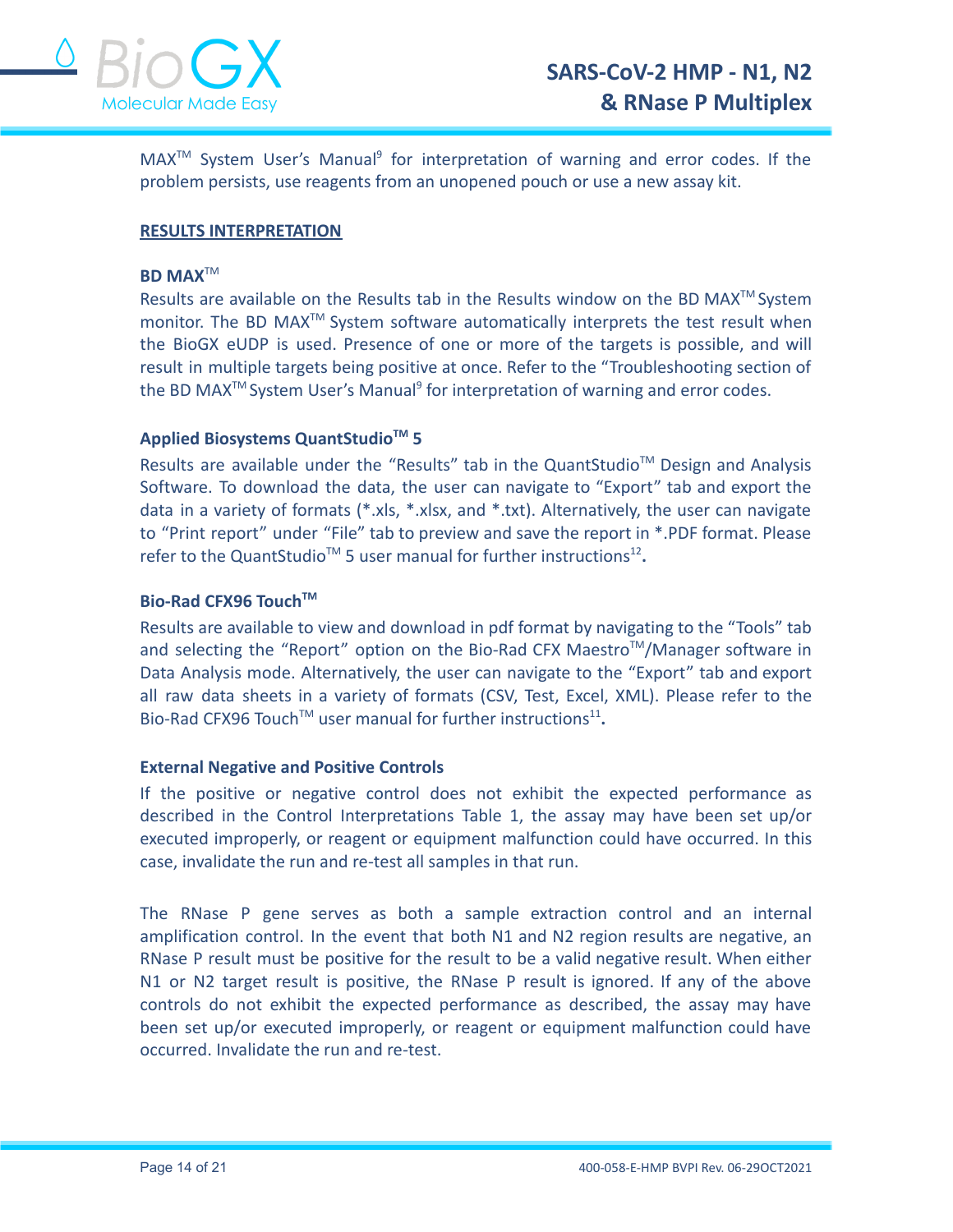

| Table 1. Interpretation of Blogy external controls.                 |                                                                     |                         |                |                |
|---------------------------------------------------------------------|---------------------------------------------------------------------|-------------------------|----------------|----------------|
|                                                                     | <b>Applicability for Monitoring</b>                                 | <b>Expected Results</b> |                |                |
| <b>Control Type</b>                                                 |                                                                     | N1                      | N <sub>2</sub> | <b>RNase P</b> |
| <b>Negative Control</b><br>Addition of 500 µL<br>water              | Reagent and/or environmental                                        |                         |                |                |
| <b>Negative Control</b><br>-Known Negative<br>Sample                | contamination                                                       |                         |                |                |
| <b>Extraction Control</b><br>and RNase P<br><b>Positive Control</b> | Substantial reagent failure including<br>primer and probe integrity |                         |                |                |
| N1 and N2 Positive<br>Control                                       | Substantial reagent failure including<br>primer and probe integrity | +                       | +              |                |

#### **Table 1. Interpretation of BioGX external controls.**

#### **Examination and Interpretation of Patient Specimen Results**

Assessment of clinical specimen test results should be performed after the external positive and negative controls have been examined and determined to be valid and acceptable. If the controls are not valid, the patient results cannot be interpreted. The list of expected results are outlined in Table 2 and 3. If results are obtained that do not follow these guidelines, re-extract and re-test the sample. If repeat testing yields similar results, collect a fresh sample from the patient for testing.

| N1 gene<br>region | N <sub>2</sub> gene<br>region | <b>RNase P</b> | <b>SARS-CoV-2 Interpretation</b> | <b>Action Recommended</b>                                   |
|-------------------|-------------------------------|----------------|----------------------------------|-------------------------------------------------------------|
| ٠                 | ٠                             | $+/-$          | <b>POSITIVE</b>                  | <b>Report as POSITIVE</b>                                   |
| ٠                 |                               | $+/-$          | PRESUMPTIVE POSITIVE             | if Positive upon Repeat,<br>Report as POSITIVE <sup>a</sup> |
|                   | +                             | $+/-$          | PRESUMPTIVE POSITIVE             | if Positive upon Repeat,<br>Report as POSITIVE <sup>a</sup> |
|                   |                               | ٠              | <b>NEGATIVE</b>                  | <b>Report as NEGATIVE</b>                                   |
|                   |                               |                | <b>UNRESOLVED<sup>a</sup></b>    | Repeat Test <sup>a</sup>                                    |

#### Table 2. Interpretation of patient sample results<sup>10</sup>.

<sup>a</sup>Repeat test by preparing a new extraction and PCR from the remaining patient sample collection to confirm a POSITIVE result (ie, confirmation of positive result with repeat test detecting N1 and/or N2). Conversely, repeat testing yielding neither N1 nor N2 detection confirms a NEGATIVE result.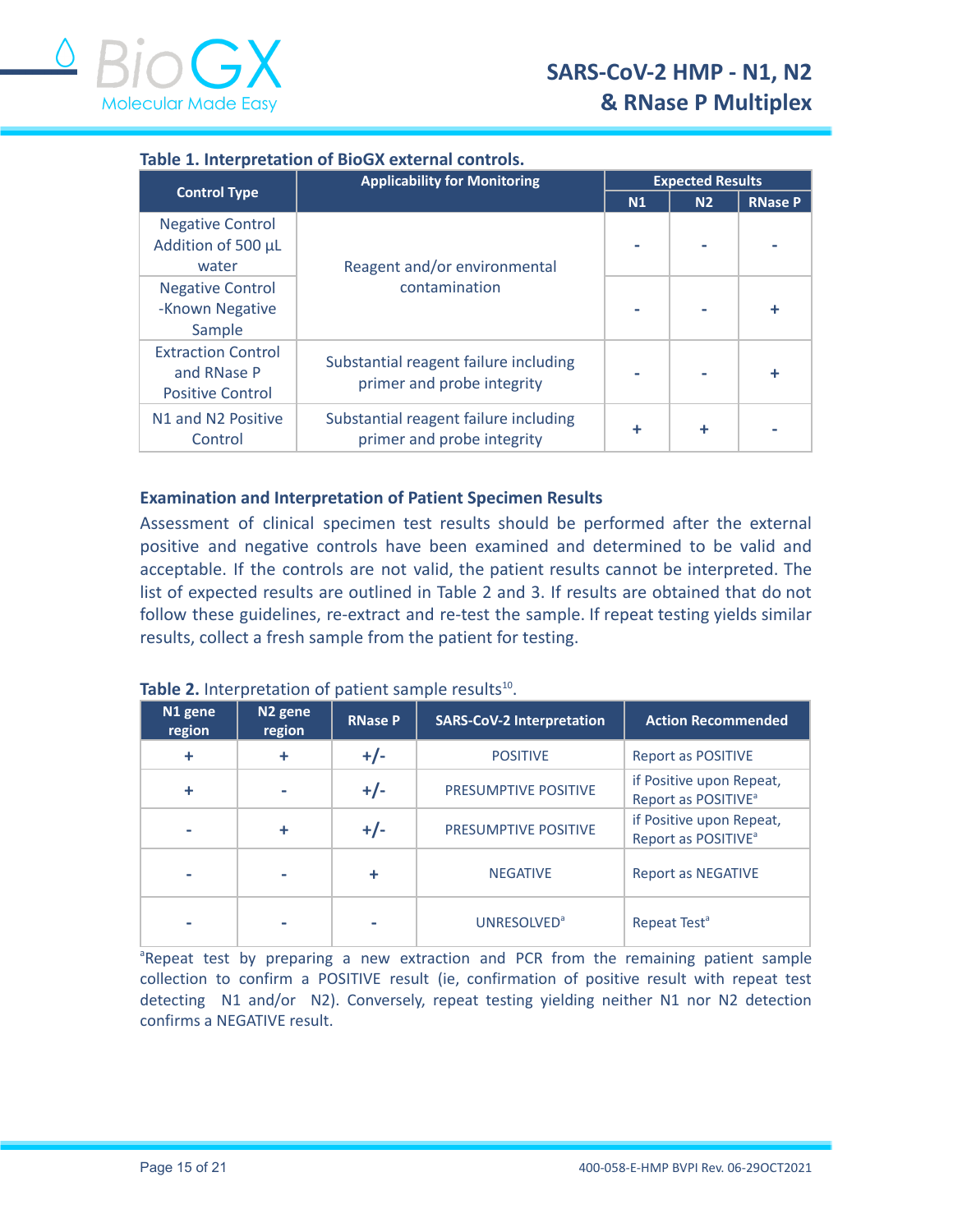



#### **REPEAT TEST PROCEDURE**

In case of instrument failure, repeat testing can be performed by setting up a new run using the original sample/specimen and a fresh SBT as described above in the Specimen Preparation section.

#### **LIMITATIONS OF THE PROCEDURE**

- This device is not designed as the sole means of diagnosis of infectious disease. By the inherent nature of the technology used for nucleic acid extraction and detection, nucleic acid can be detected from dead organisms. The Intended Use is limited to the detection of the presence of the nucleic acid signature of an organism, and not the diagnosis of disease or disease state.
- This product is intended for use with specimens collected using specimen collection and transport devices listed in the "Equipment and Materials Required But Not Provided" section.
- This product should only be used with BD MAX™ Open System Reagents on the BD MAX™ System, Bio-Rad CFX96 Touch, Applied Biosystems QuantStudio 5.
- Incorrect test results may occur from improper specimen collection, handling or storage, technical error, sample mix-up or because the number of organisms in the specimen is below the analytical sensitivity of the test. Careful compliance with the package insert instructions and the User Manuals for the BD MAX<sup>™</sup> System, Bio-Rad CFX96 Touch and Applied Biosystems QuantStudio 5 are necessary to avoid erroneous results.
- Good laboratory technique is essential for the proper performance of this assay. Due to the high analytical sensitivity of this test, extreme care should be taken to preserve the purity of all materials and reagents.
- A positive test result does not necessarily indicate the presence of viable infectious organisms. A positive result is indicative of the presence of target nucleic acid. A negative test result does not preclude the presence of infectious organisms and should not be used as the sole basis for treatment or other patient management decisions.
- As with all PCR-based *in vitro* diagnostic tests, extremely low levels of target below the limit of detection of the assay may be detected, but such results may not be reproducible.
- False negative results may occur due to loss of nucleic acid from inadequate collection, transport or storage of specimens, or due to inadequate cell lysis and/or extraction. The Sample Processing Control has been added to the test to aid in the identification of properly collected specimens, specimens that contain inhibitors to PCR amplification and as a control for reagent integrity and of the assay system as a whole.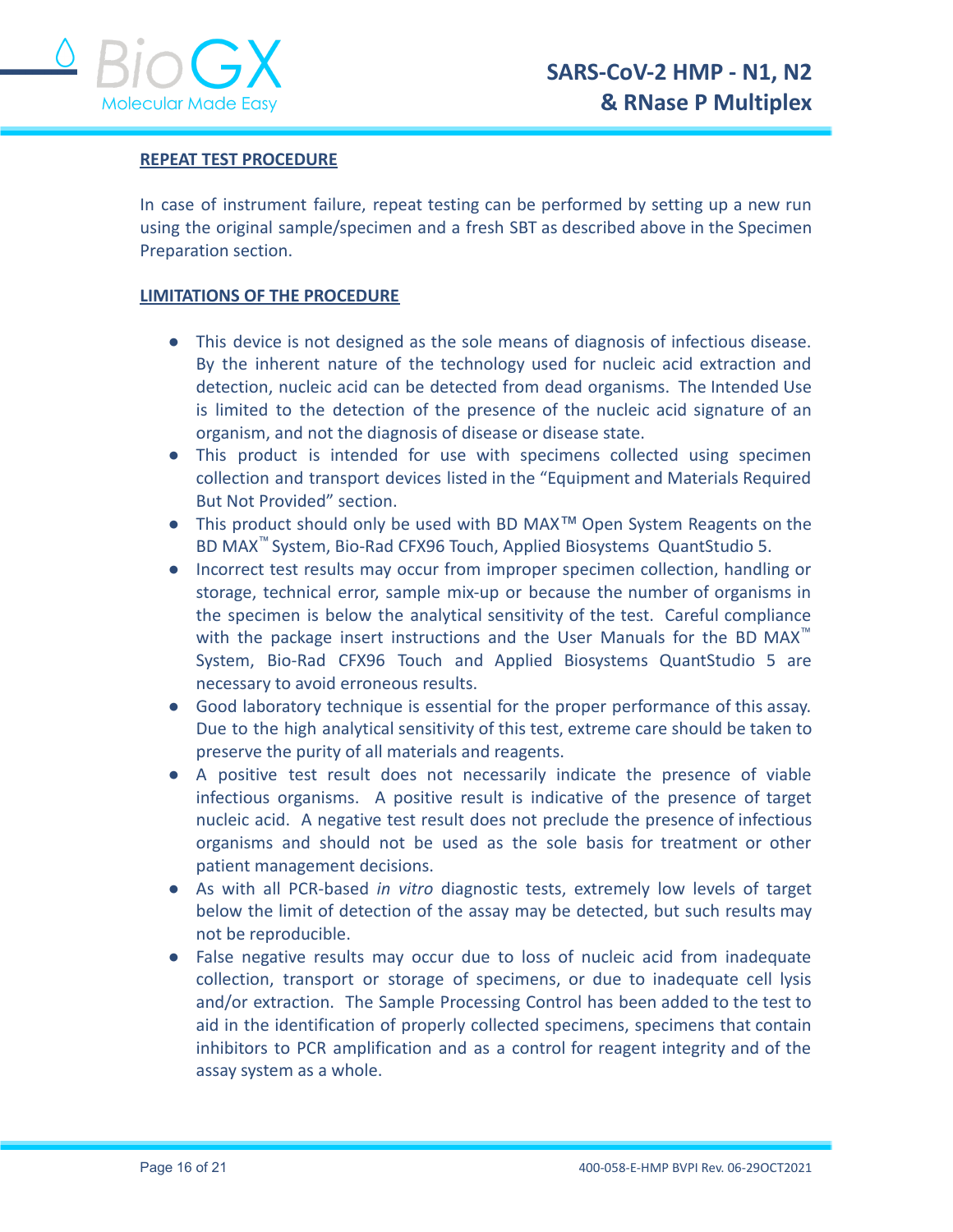

- The BioGX SARS-CoV-2 HMP N1, N2 & RNase P Multiplex results may sometimes be Unresolved due to an invalid Sample Processing Control, or be Indeterminate or Incomplete due to instrument failure, and require retesting that can lead to a delay obtaining final results.
- Mutations or polymorphisms in primer- or probe-binding regions may affect detection of new or unknown SARS-CoV-2 variants resulting in a false negative result with the BioGX SARS-CoV-2 HMP - N1, N2 & RNase P Multiplex.
- The BioGX SARS-CoV-2 HMP N1, N2 & RNase P Multiplex requires the use of three (3) optical channels on the BD MAX™ System, Bio-Rad CFX96 Touch and Applied Biosystem Quantstudio 5 to detect fluorophores in the FAM, Texas Red and Cy 5.5 channels.

#### **PERFORMANCE CHARACTERISTICS**

#### **Analytical and Diagnostic Specificity**

Specificity was determined by analyzing negative sample matrix (Copan UTM nasopharyngeal specimens) spiked with positive control templates. The BioGX SARS-CoV-2 HMP - N1, N2 & RNase P Multiplex was positive for all respective targets.

#### **Analytical and Diagnostic Sensitivity**

The analytical sensitivity for the SARS-CoV-2 HMP - N1, N2 & RNase P Multiplex was determined as follows: For BD MAX™ platform, contrived specimens (n=20) were generated by spiking known copy number of positive control synthetic SARS-CoV-2 N1 region RNA and SARS-CoV-2 N2 region RNA into negative Copan UTM nasopharyngeal swab collections. For Bio-Rad CFX96 Touch and Applied Biosystems QuantStudio 5 platforms, a dilution series of positive synthetic RNA samples for both N1 and N2 were added directly to rehydrated master mix (n=20). Analytical sensitivity (Limit of Detection, LoD) was defined as the lowest concentration at which 95% of all replicates tested positive. LoD has been confirmed to be equal or better with titered genomic viral RNA (Vircell Part number MBC137-R).

| <b>Target</b>         | LoD/mL<br>(500 µL Sample<br>input) | LoD/SBT<br>(RNA copies<br>per BD MAX<br>SBT) | LoD/reaction<br>(RNA copies per<br><b>RT-PCR</b><br>reaction) | <b>Expected Cycle</b><br>threshold<br>(Ct) |
|-----------------------|------------------------------------|----------------------------------------------|---------------------------------------------------------------|--------------------------------------------|
| N1 region             | $^{\sim}1,000$                     | 508                                          | 30                                                            | $32 - 34$                                  |
| N <sub>2</sub> region | $^{\sim}1,000$                     | 508                                          | 30                                                            | $32 - 34$                                  |

#### Table 3. LoD summary for BD MAX<sup>™</sup>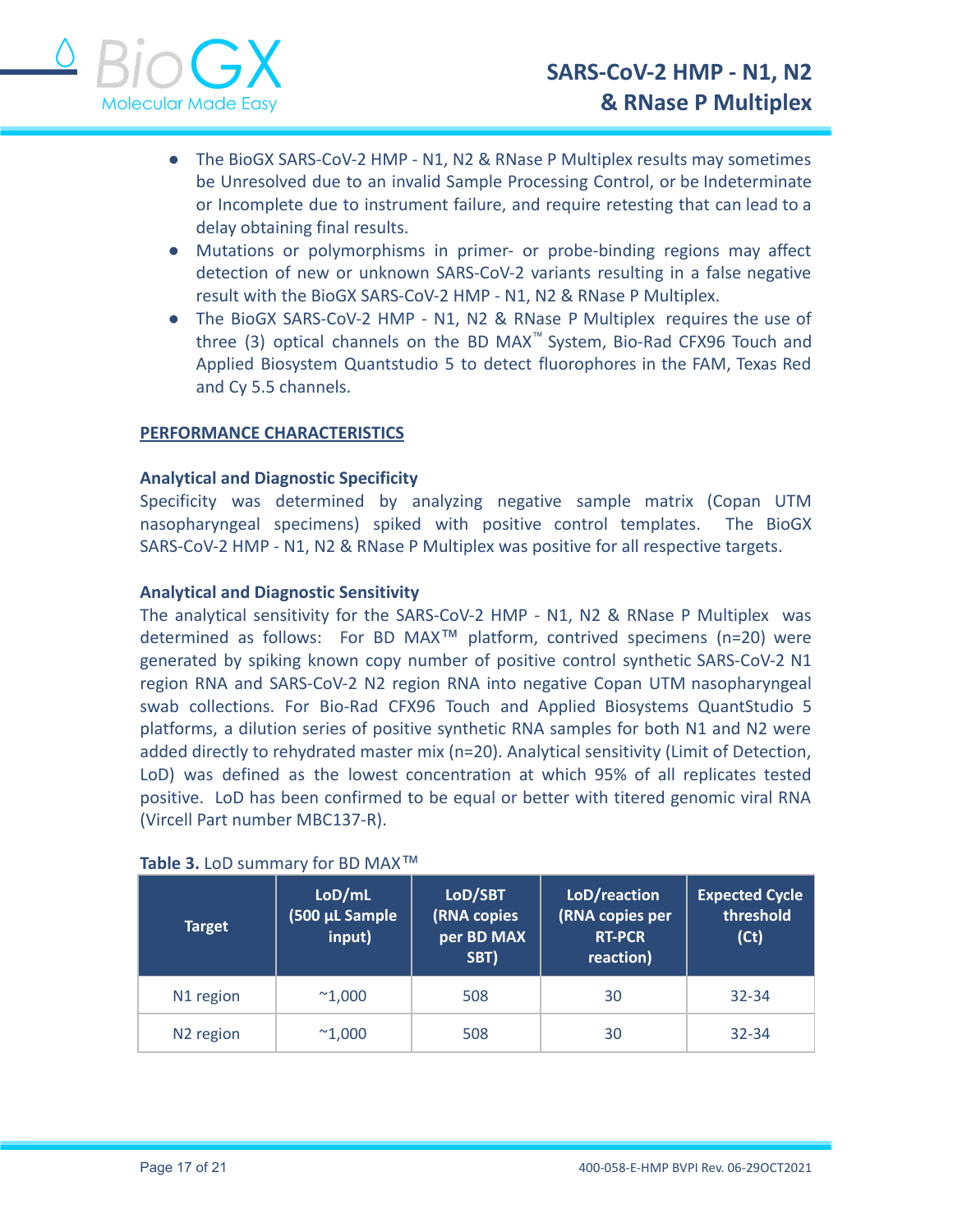

| Table 4. LoD summary for CFX96 Touch and QuantStudio 5 |                                              |                                                            |                                            |  |
|--------------------------------------------------------|----------------------------------------------|------------------------------------------------------------|--------------------------------------------|--|
| <b>Target</b>                                          | LoD/mL<br>(500 µL Sample input) <sup>b</sup> | LoD/reaction<br>(RNA copies per<br><b>RT-PCR reaction)</b> | <b>Expected Cycle</b><br>threshold<br>(Ct) |  |
| N1 region                                              | 600                                          | 30                                                         | $33 - 35$                                  |  |
| N <sub>2</sub> region                                  | 600                                          | 30                                                         | $33 - 35$                                  |  |

 $b$ Limit of detection based on 500  $\mu$ L sample extraction with elution in 50  $\mu$ L.

#### **Inclusivity (***in silico***)**

The BioGX SARS-CoV-2 N1 and N2 primers and probes are identical in sequence to those reported in the CDC 2019-Novel Coronavirus (2019-nCoV) Real-Time RT-PCR Diagnostic Panel. The CDC reported an *in silico* analysis of primer and probe sequences within their IFU (CDC-006-0019, Rev 02).<sup>3</sup> An alignment was performed with the oligonucleotide primer and probe sequences of the CDC 2019 nCoV Real-Time RT-PCR Diagnostic Panel with all publicly available nucleic acid sequences for 2019-nCoV in GenBank as of February 1, 2020 to demonstrate the predicted inclusivity of the CDC 2019 nCoV Real-Time RT-PCR Diagnostic panel. All the alignments show 100% identity of the CDC panel to the available 2019-nCoV sequences with the exception of one nucleotide mismatch with the N1 forward primer in one deposited sequence.

#### **Cross-Reactivity (***in silico***)**

Probe sequences for N1 and N2 used in the BioGX SARS-CoV-2 assay showed high sequence homology with SARS coronavirus and Bat SARS-like coronavirus genome. However, forward and reverse primers showed no sequence homology with SARS coronavirus and Bat SARS-like coronavirus genome. Combining primers and probes, there are no significant homologies with human genome, other coronaviruses or human microflora that would predict potential false positive rRT-PCR results.

#### **Reproducibility**

The reproducibility study detected synthetic RNA template analyzed independently by three different technicians using two BD MAX™ instruments, two Bio-Rad CFX96 Touch instruments and one Applied Biosystem QuantStudio 5 instrument over two separate days. All users obtained equivalent results on both instruments and on both days.

#### **Manufacturing Reproducibility**

Two independent lots were manufactured and were found to be equivalent based on internally established QC acceptance procedures.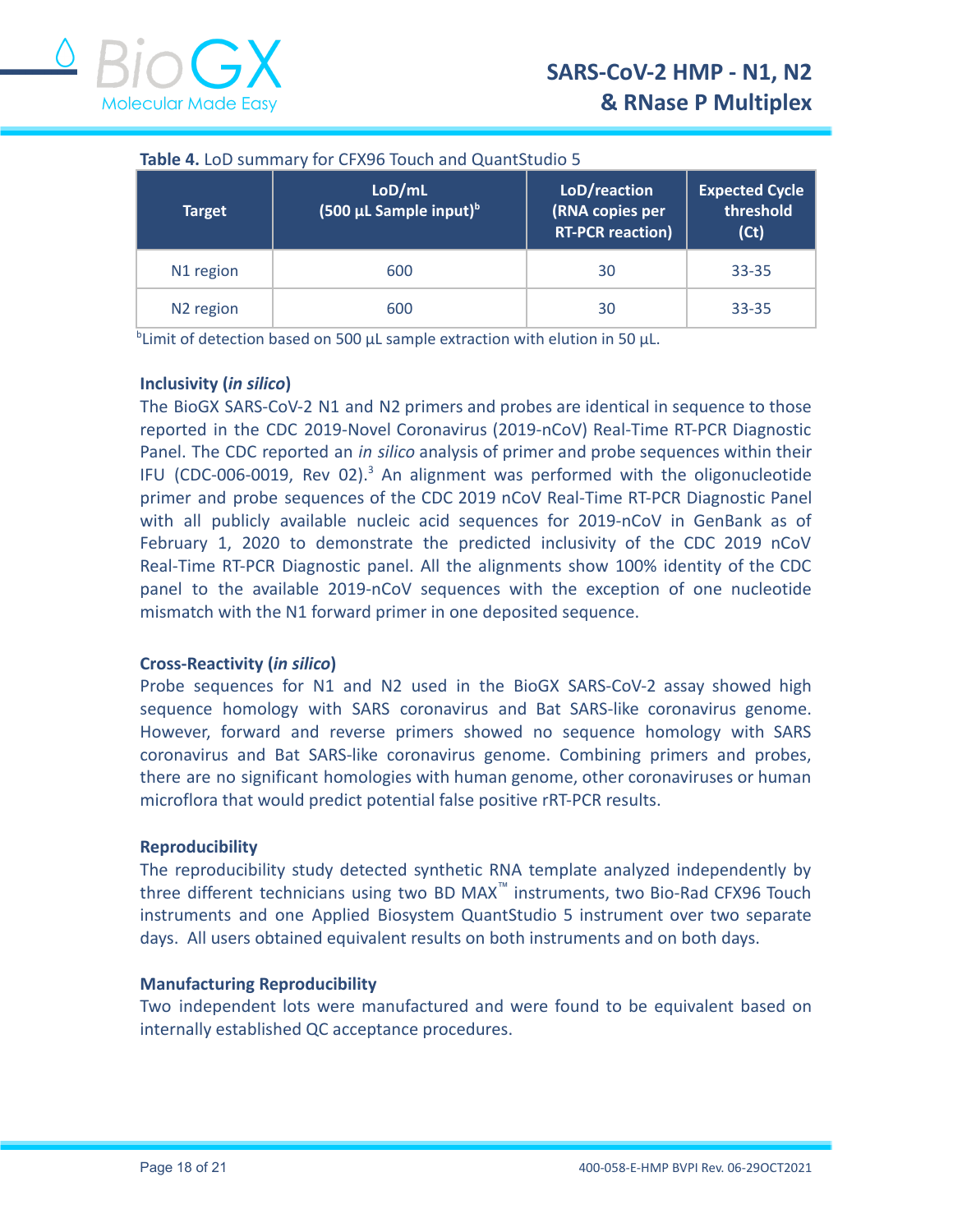

#### **REFERENCES**

- 1. US Centers for Disease Control and Prevention. 2020. 2019-Novel coronavirus (2019-nCoV) real-time rRT-PCR panel primers and probes.
- <https://www.cdc.gov/coronavirus/2019-ncov/downloads/rt-pcr-panel-primer-probes.pdf> 2. US Centers for Disease Control and Prevention. 2020. Revision to Test Instructions CDC 2019 Novel Coronavirus (nCoV) Real-Time RT-PCR Diagnostic Panel (EUA200001). [https://www.aphl.org/Materials/Signed\\_CDC\\_Letter\\_to\\_PHLs-N3\\_Removal\\_Instructions\\_26Feb2020](https://www.aphl.org/Materials/Signed_CDC_Letter_to_PHLs-N3_Removal_Instructions_26Feb2020.pdf)
- [.pdf](https://www.aphl.org/Materials/Signed_CDC_Letter_to_PHLs-N3_Removal_Instructions_26Feb2020.pdf) 3. US Centers for Disease Control and Prevention. 2020. 2019-Novel coronavirus (2019-nCoV) real-time rRT-PCR panel primers and probes. CDC-006-00019, Revision: 02. <https://www.fda.gov/media/134922/download>
- 4. Coronavirus disease 2019: COVID-19 Background. 2020. Accessed: April 11, 2020. <https://www.cdc.gov/coronavirus/2019-ncov/cases-updates/summary.html>
- 5. [Coronavirus](https://www.who.int/emergencies/diseases/novel-coronavirus-2019) disease 2019 pandemic: Rolling updates on coronavirus disease (COVID-19). 2020. Accessed: April 11, 2020. <https://www.who.int/emergencies/diseases/novel-coronavirus-2019>
- 6. Andersen, K.G., Rambaut, A., Lipkin, W.I. *et al.* 2020. The proximal origin of SARS-CoV-2. *Nat Med* (2020). <https://doi.org/10.1038/s41591-020-0820-9>
- 7. Clinical and Laboratory Standards Institute. Protection of laboratory workers from occupationally acquired infections; Approved Guideline. Document M29 (Refer to the latest edition).
- 8. Centers for Disease Control and Prevention and National Institutes of Health. Biosafety in microbiological and biomedical laboratories. Choosewood L.C. and Wilson D.E. (eds) (2009). HHS Publication No. (CDC) 21-1112.
- 9. BD MAX<sup>™</sup> System User's Manual (refer to the latest revision) BD Life Sciences, Sparks, Maryland 21152 USA.
- 10. United States Food and Drug Administration updated guidance for use of *single* viral target as acceptable for detection of SARS-CoV-2. FAQs on Testing for SARS-CoV-2. (2020). Accessed: June 25, 2020.

<https://www.fda.gov/medical-devices/emergency-situations-medical-devices/faqs-testing-sars-cov-2>

- 11. CFX96 Touch<sup>™</sup>, CFX96 Touch<sup>™</sup> Deep Well, CFX Connect, and CFX384 Touch<sup>™</sup> Systems Instruction Manual (refer to the latest version), Bio-Rad Laboratories, Inc., Hercules, California, USA (Refer to the latest version).
- 12. QuantStudio<sup>™</sup> Design and Analysis software User Guide, ThermoFisher Scientific, Waltham, Massachuses, USA (Refer to the latest version).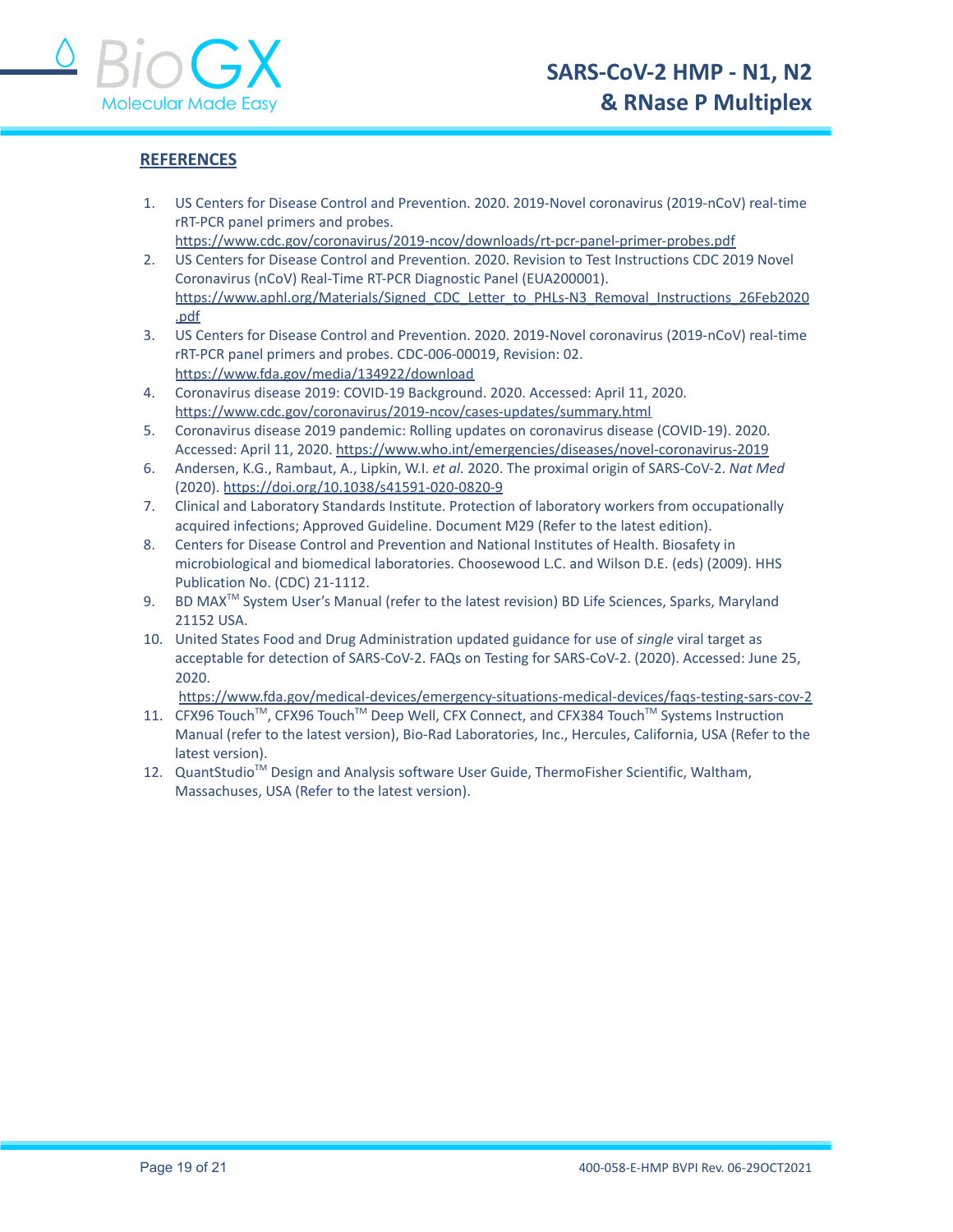

| <b>REVISION HISTORY</b> |             |                                                                                                                                                                                                                                                                                   |  |
|-------------------------|-------------|-----------------------------------------------------------------------------------------------------------------------------------------------------------------------------------------------------------------------------------------------------------------------------------|--|
| <b>Revision</b>         | <b>Date</b> | <b>Description of Change</b>                                                                                                                                                                                                                                                      |  |
| 06                      | 29 OCT 2021 | Correction of manufacturing address on last page.                                                                                                                                                                                                                                 |  |
| 05                      | 27 AUG 2021 | Update pathway to direct to documents on BioGX website. Update<br>results interpretation for Quantstudio™ 5 and CFX96 Touch™. Update<br>symbol table, branding and shipment temperature.                                                                                          |  |
| 04                      | 25 JUN 2020 | Update use of BioGX Rehydration Buffer E only for use with BD MAX,<br>revise CFX96 and QuantStudio <sup>™</sup> 5 rehydration protocol using molecular  <br>grade water, update of interpretation Table 2 and addition of FDA<br>reference, genomic RNA equivalency confirmation. |  |
| 03                      | 16 APR 2020 | Revise Analytical and Diagnostic Sensitivity text (page 14 & 15)                                                                                                                                                                                                                  |  |
| 02                      | 13 APR 2020 | Update storage condition and setup of rehydrated Master Mix                                                                                                                                                                                                                       |  |
| 01                      | 11 APR 2020 | <b>Initial Release</b>                                                                                                                                                                                                                                                            |  |